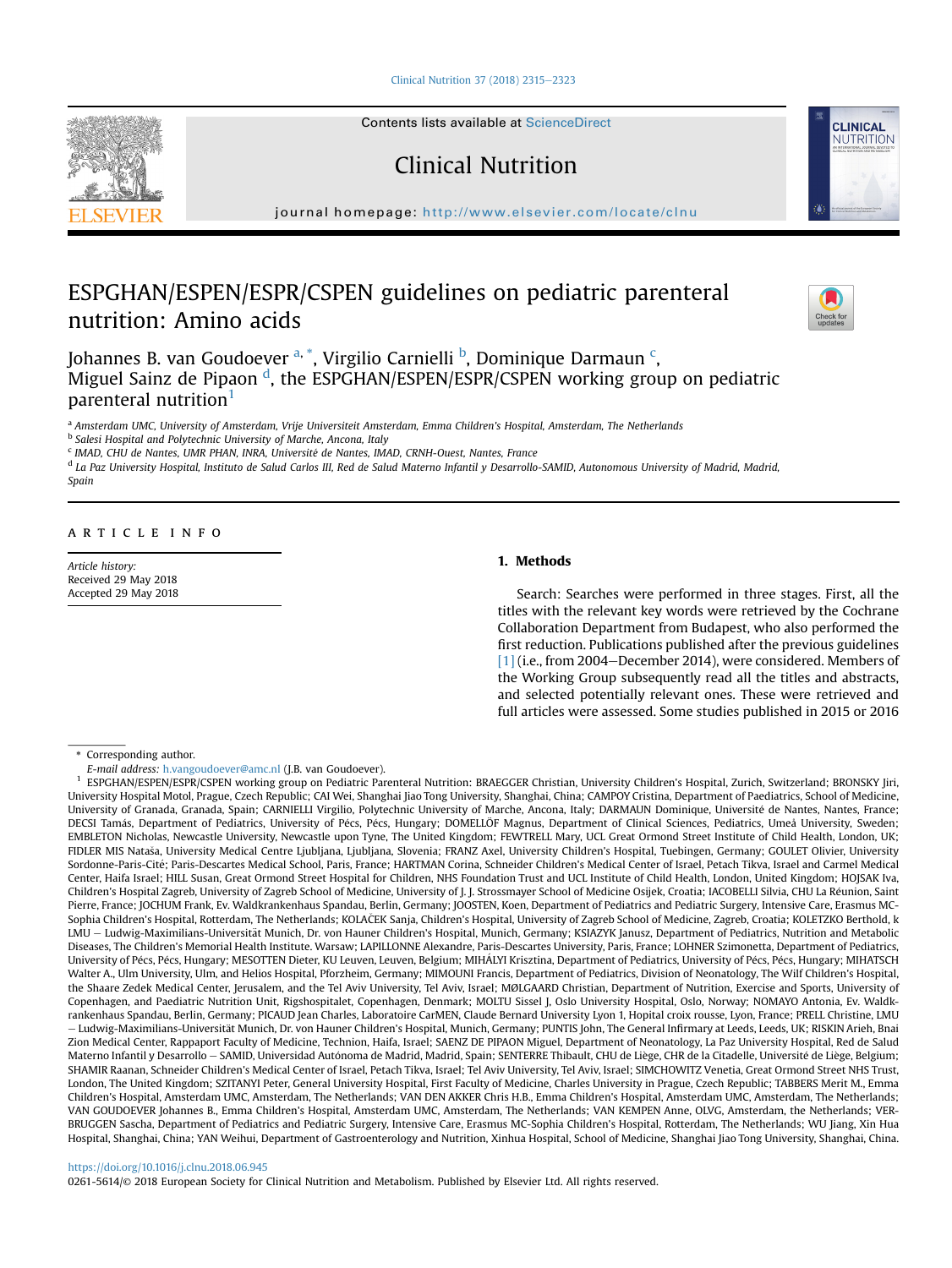during the revision process have also been considered. The references cited in the previous guidelines are not repeated here, except for some relevant publications; only the previous guidelines will be cited instead.

Type of publications: Original papers, meta-analyses and overviews.

Key words: parenteral nutrition, amino acids, requirements, toxicity, deficiency.

Age: Child, infant, preterm.

Language: English.

Outcome: Recommendations were developed from a standpoint of nutrient adequacy. Depending on age groups, nutrient adequacy was based on intrauterine accretion rate, organ development, factorial estimates of requirements and amino acid interactions. Individual amino acids are discussed. Minimal intakes of specific amino acids are those that meet the specific requirement of children in that age group. Maximal intakes are recommended to prevent excessive and potentially harmful intakes of amino acids.

## 2. Introduction

Table: Recommendations for amino acids in PN

#### Table 1

Essential, non-essential and conditionally essential amino acids.

| Essential                                                                                                        | Non-essential                                                     | Semi-essential                                                      |
|------------------------------------------------------------------------------------------------------------------|-------------------------------------------------------------------|---------------------------------------------------------------------|
| Histidine<br>Isoleucine<br>Leucine<br>Lysine<br>Methionine<br>Phenylalanine<br>Threonine<br>Tryptophan<br>Valine | Alanine<br>Aspartic Acid<br>Asparagine<br>Glutamic Acid<br>Serine | Arginine<br>Glycine<br>Proline<br>Tyrosine<br>Cysteine<br>Glutamine |

# 3. Methods for estimating total and individual amino acid needs

Amino acid requirements are mainly determined by the rate of net protein synthesis, which depends on the availability of rate limiting amino acids. There are several physiological and biochemical ways to determine whether the amino acid intake is sufficient or in excess of the needs of children. Different measure-

| R 3.1  | In preterm infants the amino acid supply should start on the first postnatal day with at least 1.5 g/kg/d to achieve an anabolic state. (LOE 1++, RG A,<br>strong recommendation)                                                                                            |
|--------|------------------------------------------------------------------------------------------------------------------------------------------------------------------------------------------------------------------------------------------------------------------------------|
| R 3.2  | In preterm infants the parenteral amino acid intake from postnatal day 2 onwards should be between 2.5 $g/kg/d$ and 3.5 $g/kg/d$ and should be<br>accompanied by non-protein intakes >65 kcal/kg/d and adequate micronutrient intakes. (LOE 1+, RG A, strong recommendation) |
| R 3.3  | In preterm infants, parenteral amino acid intakes above 3.5 $g/kg/d$ should only be administered as part of clinical trials (LOE 2+, RG 0, conditional<br>recommendation)                                                                                                    |
| R 3.4  | A minimum amino acid intake of 1.5 g/kg/d should be administered to stable term infants to avoid a negative nitrogen balance while the maximum<br>amino acid intake should not exceed 3.0 $g/kg/d$ (LOE 1+, RG B, strong recommendation)                                     |
| R 3.5  | Withholding parenteral nutrition, including amino acids, for 1 week in critically ill term infants while providing micronutrients can be considered (LOE<br>$1+$ , RG B, conditional recommendation)                                                                         |
| R 3.6  | A minimum amino acid intake of 1.0 $g/kg/d$ should be administered in stable infants and children to avoid negative balance (LOE 1–, moderate quality,<br>RG B, strong recommendation)                                                                                       |
| R 3.7  | Withholding parenteral nutrition, including amino acids, for 1 week in critically ill infants and children from 1 month to 3 years while providing<br>micronutrients can be considered (LOE $1+$ , RG B, conditional recommendation)                                         |
| R 3.8  | In stable children aged 3-12 years an amino acid intake of 1.0-2.0 g/kg per day may be considered. (LOE 4, RG GPP, conditional recommendation)                                                                                                                               |
| R 3.9  | Withholding parenteral nutrition, including amino acids, for 1 week in critically ill children aged 3-12 years while providing micronutrients can be<br>considered (LOE $1+$ , RG B, conditional recommendation)                                                             |
| R 3.10 | An amino acid intake of at least 1.0 with a maximum of 2.0 $g/kg/d$ in stable adolescents may be considered. (LOE 2++, RG 0, conditional<br>recommendation)                                                                                                                  |
| R 3.11 | Withholding parenteral nutrition, including amino acids, for 1 week in critically ill adolescents while providing micronutrients can be considered (LOE<br>$1+$ , RG B, conditional recommendation)                                                                          |
| R 3.12 | Bioavailable cysteine (50–75 mg/kg/d) should be administered to preterm neonates. Higher amounts do not improve outcomes (LOE 1+, RG B,<br>conditional recommendation)                                                                                                       |
| R 3.13 | The lower limit of tyrosine intake should be at least 18 mg/kg per day in preterm infants. (LOE $2++$ , RG B, conditional recommendation)                                                                                                                                    |
| R 3.14 | The advisable tyrosine intake in term infants is 94 mg tyrosine/kg per day. (LOE $1+$ , RG B, conditional recommendation)                                                                                                                                                    |
| R 3.15 | Glutamine should not be supplemented additionally in infants and children up to the age of two years. (LOE $1++$ , RG A, strong recommendation)                                                                                                                              |
| R 3.16 | Taurine should be part of amino acid solutions for infants and children, although no firm recommendation can be made upon advisable lower or upper<br>limits. (LOE $1 -$ , RG B, conditional recommendation)                                                                 |
| R 3.17 | Arginine supplementation may be used for prevention of NEC in preterm infants (LOE: $1 -$ , RG B, conditional recommendation)                                                                                                                                                |

Proteins are the major structural and functional components of all cells in the body. They consist of chains of amino acid subunits joined together by peptide bonds. The chain length ranges from two amino acids to thousands, with molecular weights subsequently ranging from hundreds to hundreds of thousands of Daltons. From a nutritional perspective, an important aspect of a protein is its amino acid composition. Some amino acids are classified as essential (indispensable). These are amino acids that cannot be synthesized by humans and hence must be provided in the diet or parenteral solution (Table 1). Non-essential amino acids can be synthesized from other amino acids or from other precursors. Some amino acids are categorized as semi-essential. These amino acids can be synthesized from other amino acids but their synthesis is limited under certain circumstances.

ments for assessing adequacy of amino acid intake include anthropometry (weight and length), nitrogen balance, metabolic indices (e.g. amino acid concentrations, albumin, pre-albumin, total protein concentrations, blood urea nitrogen, metabolic acidosis), whole-body nitrogen kinetics, specific amino acid kinetics and the indicator amino acid method. The intake of each essential amino acid required to maintain nitrogen equilibrium in children and infants has been defined as the amount necessary to obtain adequate growth and nitrogen balance. The amino acid indicator method is an accurate and fast way to determine specific amino acid requirements. It has been developed to measure specific amino acid requirements  $[2-4]$  $[2-4]$  $[2-4]$  and has been validated in animal models of infancy [\[5,6\]](#page-6-0). Such an approach has recently been used in the determination of the requirement of several amino acids in parenterally fed neonates ([Table 2\)](#page-2-0)  $[7-10]$  $[7-10]$  $[7-10]$ .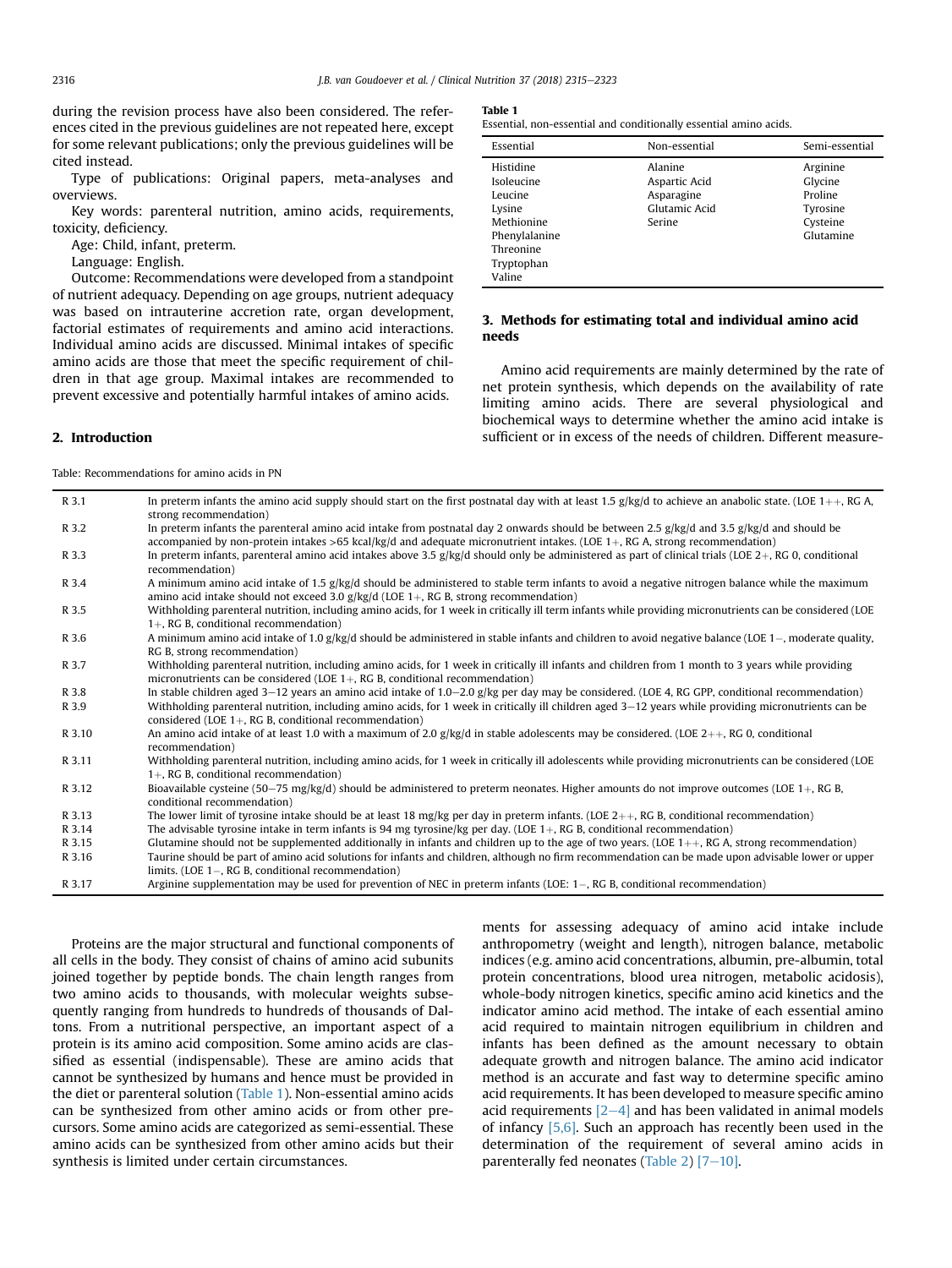#### <span id="page-2-0"></span>Table 2

Parenteral requirements in neonates of individual amino acids as determined by the gold standard, the indicator amino acid oxidation method  $[7-10]$  $[7-10]$  $[7-10]$ .

| Amino acid              | Requirement $(mg/kg/d)$ |
|-------------------------|-------------------------|
| Tyrosine                | 74                      |
| Methionine $+$ cysteine | 47                      |
| Threonine               | 38                      |
| Lysine                  | 105                     |

Most currently used parenteral amino acid mixtures contain amino acid amounts that result in a plasma amino acid pattern resembling the plasma amino acid patterns of normally growing, breast fed infants and children, or cord blood. These paediatric parenteral amino acid mixtures provide more essential and less non-essential amino acids than normally deposited by the infant or child. The utilisation of the amino acid supply depends on a sufficient energy intake, and often an energy supply of 30–40 kcal per 1 g amino acids is recommended.

### 4. Total amino acid needs during parenteral nutrition

# 4.1. Differences between enterally fed and parenterally fed children

The amino acid requirement is lower in parenterally fed infants and children than in enterally fed infants because the supply bypasses the intestine. Studies in infants (preceded by studies in piglets) and children show that individual amino acids are utilized by the intestines at varying rates  $[11–16]$  $[11–16]$ . There is a wide variation in the intestinal uptake and utilization of specific amino acids that changes with age. First pass (intestinal and liver) leucine utilisation in older children is 24% [\[17\]](#page-6-0), while it accounts for approximately 50% of the dietary intake in preterm infants [\[18\]](#page-6-0). Intestinal utilisation of lysine accounts for approximately 20% of the intake [\[12\]](#page-6-0) whereas 50% of glutamine is used  $[18]$  in preterm infants. Thus, the total needs for amino acids in parenterally fed children are lower than in enterally fed children, but there are huge differences in intestinal utilization of specific amino acids. Besides utilization by the intestine, a number of amino acids are also metabolized and converted into other amino acids within the intestine and/or liver upon first pass. Bypassing the intestine will lower systemic availability of these amino acids and thus increase the parenteral requirements. In addition, while ingested phenylalanine and methionine appear to be converted to tyrosine and cysteine, respectively, it seems that parenterally administered phenylalanine and methionine are converted to a lower extent. Systemically active peptides are produced within the intestine (e.g. sIgA) and animal studies show that the intestine uses predominantly dietary amino acids (rather than amino acids that are offered to the intestine from the systemic circulation) for specific protein synthesis [\[19\]](#page-6-0).

## 4.2. Preterm infants

- R 3.1 In preterm infants the amino acid supply should start on the first postnatal day with at least 1.5 g/kg/d to achieve an anabolic state. (LOE  $1++$ , RG A, strong recommendation, strong consensus)
- R 3.2 In preterm infants the parenteral amino acid intake from postnatal day 2 onwards should be between 2.5 g/kg/d to 3.5 g/kg/d and should be accompanied by non-protein intakes >65 kcal/kg/d and adequate micronutrient intakes. (LOE  $1+$ , RG A, strong recommendation, strong consensus)
- R 3.3 In preterm infants, parenteral amino acid intakes above 3.5 g/kg/d should only be administered as part of clinical trials (LOE  $2+$ , RG 0, conditional recommendation, consensus)

A minimum of  $30-40$  Kcal per 1 g amino acids is usually recommended to guarantee amino acid utilisation. Optimal glucose and lipid intakes that maximize protein accretion and growth in preterm infants have not been determined at various parenteral amino acid intakes [\[20,21\].](#page-6-0)

### 4.2.1. Early amino acid intake

Based on current literature, amino acid intake should be started from the first day of life, or, even better, as soon as possible after birth so as to avoid the "metabolic shock" caused by the interruption of continuous feeding that occurs in utero. Early amino acid administration in preterm infants results in increased protein synthesis without a decrease in proteolysis [\[22\]](#page-6-0). Several studies evaluating amino acid administration directly after birth have found a positive nitrogen balance, calculated as the difference between nitrogen intake and estimated urinary nitrogen loss  $[23-26]$  $[23-26]$ . Consistent with these findings were those of a positive correlation between an increased amount of amino acid intake and an improved nitrogen balance  $[26-29]$  $[26-29]$ . Few studies have looked at the effect of early amino acid administration on short-term growth  $[30-33]$  $[30-33]$  $[30-33]$  and in some of the previously mentioned studies growth was recorded as a secondary outcome  $[25-27]$  $[25-27]$  $[25-27]$ . Overall, early amino acids, when compared to glucose administration alone, are associated with improved short-term growth. Much less is known about the effects on longer-term outcomes such as growth and neurodevelopment. Poindexter and colleagues, in a cohort study [\[33\]](#page-6-0) found significant improvement in growth parameters at 36 weeks postmenstrual age in favour of the infants who received early amino acids, but no differences were found in growth or in neurodevelopment at 18 months corrected age. Stephens and colleagues [\[34\]](#page-6-0) reported a retrospective analysis of 150 ELBW infants and found a positive association between protein intake in the first week of life and scores on the Bayley Mental Developmental Index at 18 months corrected age. Van den Akker and co-workers found no difference in growth but a neurodevelopmental advantage at 2 years corrected age for boys that received amino acids from the first day of life compared to the ones who received glucose alone [\[35\]](#page-6-0).

No detrimental metabolic effects of commencing amino acid administration from birth onwards have been reported [\[25,27,28,36\]](#page-6-0). Some researchers did not find higher urea concentrations in the high amino acid supplemented patients [\[24,29,37,38\]](#page-6-0) while others found a positive correlation between amino acid intake and increased blood urea levels [\[20,25,39,40\],](#page-6-0) indicating a greater proportion of amino acids being oxidized. This resembles the intrauterine situation in which amino acids are also used as an energy source, and higher blood urea levels should not be interpreted as a sign of intolerance but rather as a reflection of oxidation. Furthermore, the definition of what is a safe blood urea level in preterm infants still has to be determined and indeed the incidence of metabolic acidosis is not related to amino acid intakes [\[39,41\]](#page-6-0).

#### 4.2.2. High versus low amino acid intakes

The most commonly used method to estimate amino acid requirement is the amount needed to achieve a positive nitrogen balance. Studies show that a mean intake of  $0.9-2.65$  g/kg/day can result in a positive nitrogen balance, with an energy intake as low as 30 kcal/kg/day. Performing nitrogen balance studies in small, often unstable preterm infants during the first days of life is very challenging. Most of these infant are not in a steady state and nitrogen balance studies often fail to correct for a rapidly expanding urea pool [\[39\]](#page-6-0).

The 2005 ESPGHAN guidelines on paediatric parenteral nutrition  $[42]$  recommended a minimum amino acid intake of 1.5 g/kg/ day to prevent a negative nitrogen balance, and a maximum of 4 g/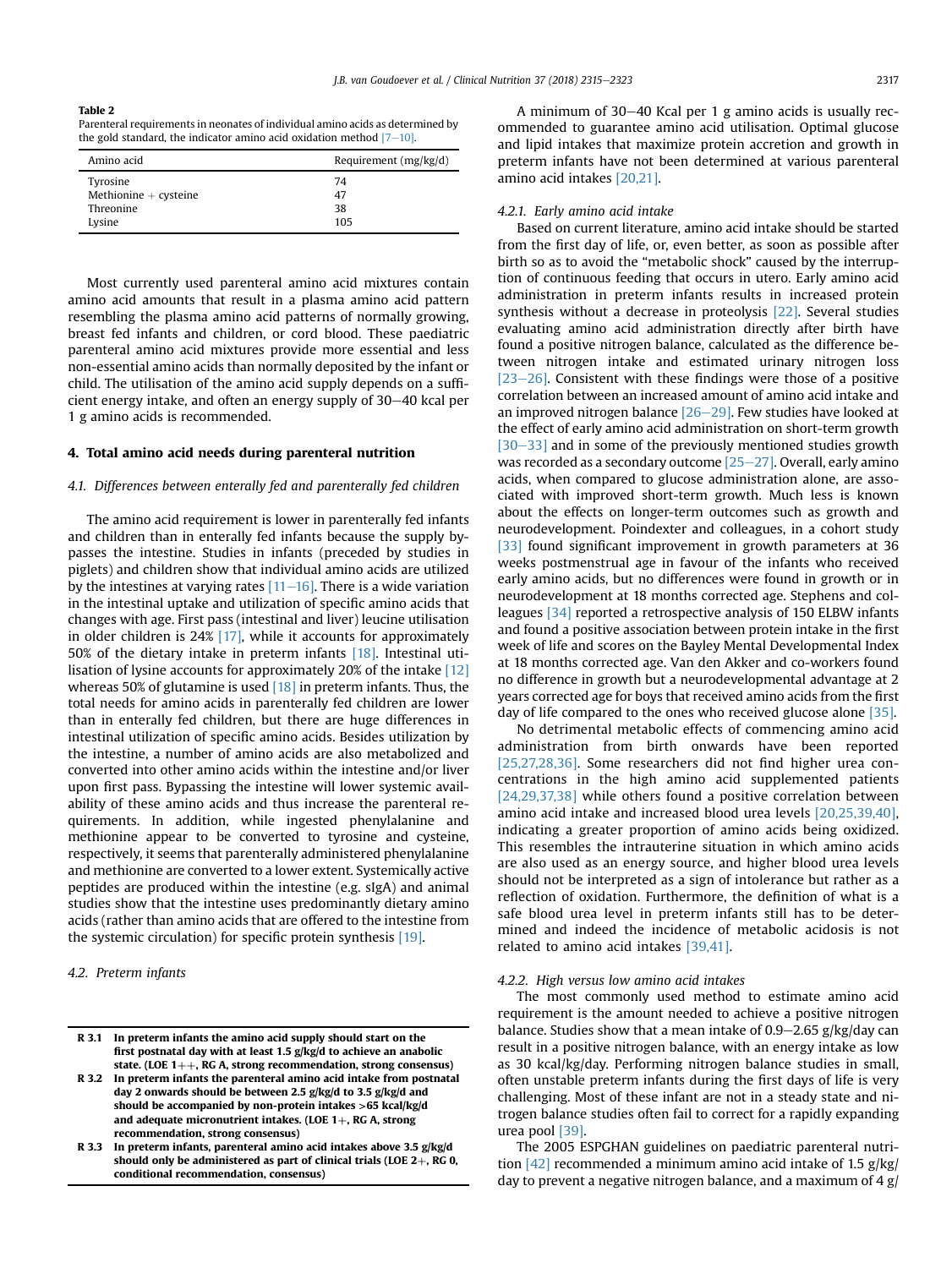kg/day, according to the evidence that up to  $3.3-3.9$  g/kg/day seemed to be well tolerated. There is still limited evidence that increasing amino acid intake above 2.5 g/kg/day is associated with a more favourable outcome. The impact on growth of different amino acid intakes during parenteral nutrition has been studied in non-RCTs [\[28,31,43\]](#page-6-0) or as secondary analyses of studies designed for other purposes [\[33,44\]](#page-6-0). Other studies have evaluated different protein intake schemes with varying non-protein energy, or at different timing of administration [\[21,27,38,45,46\]](#page-6-0). To date only a few RCTs were conducted to compare solely the effect of increasing amino acid in parenteral nutrition on growth and neurodevelopment of small preterm infants. In the study by Clark et al. [\[47\],](#page-6-0) 122 patients were randomised to receive a maximum of 2.5 or 3.5 g/kg/day amino acid supplementation. Growth at 28 days was nearly identical between treatment and controls. In the study by Burattini et al. [\[39\]](#page-6-0) 114 ELBW infants were randomised to receive standard (2.5 g/kg/day) versus high (4 g/kg/day) amino acid intake. Infants in the intervention group received an extra 8 g/kg of amino acids over the first ten days of life without any significant difference in short and long term growth. Few other studies have looked at the relation between the dose of parenteral amino acids and neurodevelopment. Stephens et al. found [\[34\]](#page-6-0), in a retrospective study in ELBWI, that increasing first-week protein and energy intakes was associated with significantly higher mental developmental scores at 18 months. Blanco et al. [\[30,44\]](#page-6-0) in a randomised study found lower mental developmental scores at 18 months in infants who received the higher amino acid intake but the difference was no longer significant at the 2 year follow-up. The study of Blanco et al. was a secondary analysis of a study originally designed with the aim of reducing hyperkalaemia and it was not powered for neurodevelopment. Recent, larger studies did not observe short [\[48\]](#page-6-0) or long term beneficial effects of increasing amino acid in the early phase [\[49,50\]](#page-6-0). Morgan et al. showed an improved head circumference growth by both increasing parenteral amino acid and caloric intake, so no definite conclusion can be drawn on the effect of amino acids alone [\[21\].](#page-6-0)

It is worth mentioning that some studies reported better glucose control in infants who received amino acids/higher amino acid intakes [\[25,38,39\]](#page-6-0). These findings come from studies with small numbers of patients and should be interpreted with caution. High amino acid intakes in small preterm infants have been reported to have an effect on electrolytes and mineral metabolism [\[51,52\]](#page-7-0).

## 4.3. Term infants

| R 3.4 A minimum amino acid intake of 1.5 g/kg/d should be administered<br>to stable term infants to avoid a negative nitrogen balance while<br>the maximum amino acid intake should not exceed 3.0 g/kg/d |
|-----------------------------------------------------------------------------------------------------------------------------------------------------------------------------------------------------------|
| $(LOE1+, RGB, strong recommendation, strong consensus)$                                                                                                                                                   |
| R 3.5 Withholding parenteral nutrition, including amino acids, for                                                                                                                                        |
| 1 week in critically ill term infants while providing micronutrients                                                                                                                                      |
| can be considered (LOE $1+$ , RG B, conditional recommendation,                                                                                                                                           |
| consensus)                                                                                                                                                                                                |

At a parenteral supply of 2.4 g amino acids/kg per day, urinary nitrogen excretion ranges  $0.10-0.12$  g N/kg per day in stable, post-surgical term infants [\[53\]](#page-7-0) corresponding to  $0.6-0.8$  g protein/kg per day. This results in a positive nitrogen balance of approximately 1.8 g/kg per day. Stable term neonates with a parenteral amino acid intake of 2.5 g/kg per day achieve a moderate but positive protein balance (0.27 g/kg per day) [\[54\].](#page-7-0) In a similar age group, Zlotkin recommended a protein intake of  $2.3-2.7$  g/kg per day to achieve a similar weight gain rate as in full term infants who were fed human milk [\[55\]](#page-7-0). Reynolds et al. showed improved nitrogen and leucine balance upon delivery of 2.5 versus 1.5 g/kg/d immediately post-operatively in term neonates [\[56\].](#page-7-0)

A recent large international multicentre randomised controlled trial in 1440 critically ill children, including term infants, (PEPaNIC study) compared whether a strategy of withholding parenteral nutrition up to day 8 in the PICU (late parenteral nutrition) was clinically superior to early initiation of supplemental PN (initiated within 24 h after admission)  $[57]$ . It was shown that withholding parenteral nutrition for 1 week while administering micronutrients intravenously was clinically superior to providing early parenteral nutrition to supplement insufficient enteral nutrition. No parenteral nutrition for 1 week significantly reduced the number of new infections, the time on a ventilator, kidney failure and increased the likelihood of earlier live discharge from the PICU and the hospital.

4.4. Infants and children from 1 month to 3 years

| R 3.6 A minimum amino acid intake of 1.0 g/kg/d should be administered    |
|---------------------------------------------------------------------------|
| in stable infants and children from 1 month to 3 years to avoid           |
| negative balance (LOE 1–, moderate quality, RG B, strong                  |
| recommendation, strong consensus)                                         |
| R 3.7 Withholding parenteral nutrition, including amino acids, for 1 week |
| in critically ill children while providing micronutrients can be          |
| considered (LOE 1+, RG B, conditional recommendation, consensus)          |

The administration of 2.4  $\pm$  0.3 g amino acids/kg per day to infants and children up to an age of 43 months ( $n = 40$ , median age 2.7 months) resulted in a mean positive nitrogen balance of  $242 \pm 70$  mg/kg per day, with plasma amino acid levels within the reference range except for a low level of tyrosine [\[58\].](#page-7-0) A positive nitrogen balance of 242 mg/kg per day corresponds to a positive protein balance of 1.5 g/kg per day. Infants (age  $2-12$  months) on the first day after cardiac surgery excrete  $244 \pm 86$  mg N/kg per day corresponding to a negative protein balance of  $1.5 \pm 0.5$  g protein/ kg per day, whereas the supplementation of 0.8 g amino acids/kg per day resulted in a negative protein balance of  $-114 \pm 81$  mg N/kg per day approx. 0.7  $\pm$  0.5 g protein/kg per day [\[59\].](#page-7-0) Based upon factorial approach, there is no rational to provide more than 2.5  $g$ / kg/d to stable infants and children.

4.5. Children aged  $3-12$  years

| R 3.8 In stable children aged 3–12 years an amino acid intake of          |
|---------------------------------------------------------------------------|
| 1.0–2.0 g/kg per day may be considered. (LOE 4, RG GPP,                   |
| conditional recommendation, strong consensus)                             |
| R 3.9 Withholding parenteral nutrition, including amino acids, for 1 week |
| in critically ill children while providing micronutrients can be          |
| considered (LOE 1+, RG B, conditional recommendation, consensus)          |

A study by Coss-Bu shows that critically ill children at a mean age of 5 years have a negative nitrogen balance at a protein intake of 2.1 g/kg per day  $[60]$ . The subjects with a positive nitrogen balance had a higher protein intake  $(2.8 \pm 0.9 \text{ g/kg} \text{ per day})$  than subjects with a negative nitrogen balance (1.7  $\pm$  0.7 g/kg per day). Critically ill children at a mean age of 8 years show a negative protein balance at an intake of 1.7 g protein/kg/d. Regression analysis showed a protein requirement of 2.8 g/kg per day in this study group [\[61\].](#page-7-0) However, as discussed previously, a recent trial showed adverse clinical outcomes following immediate parenteral nutrition in critically ill children [\[57\]](#page-7-0).

There is a paucity of data in the age group  $3-12$  years of age, insufficient to draw any firm conclusions on the advisable lower and upper limits for protein intake.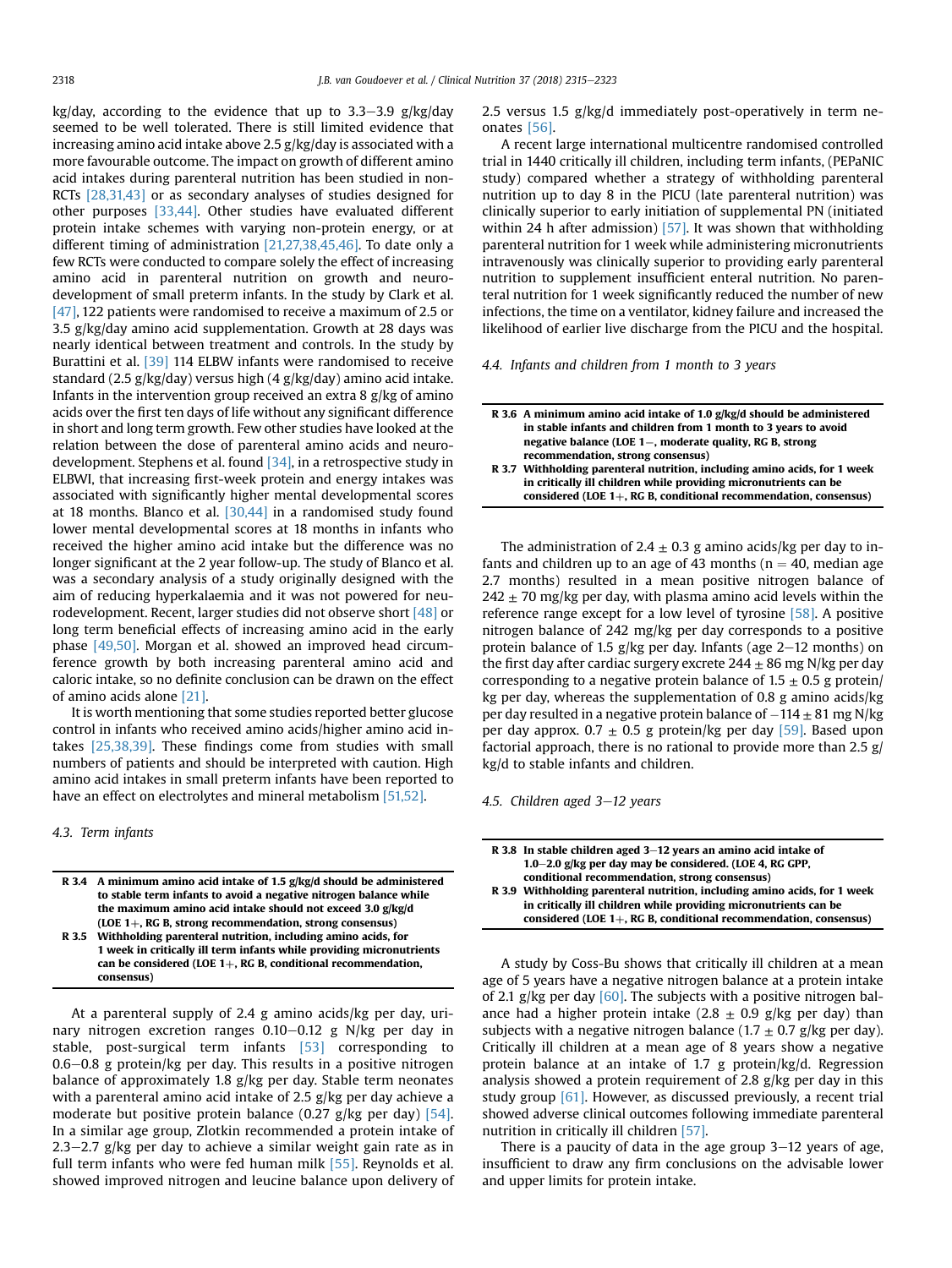4.6. Adolescents

| R 3.10 | An amino acid intake of at least 1.0 with a maximum of 2.0 g/kg/d   |
|--------|---------------------------------------------------------------------|
|        | in stable adolescents may be considered. (LOE $2++$ , RG 0,         |
|        | conditional recommendation, strong consensus)                       |
| R 3.11 | Withholding parenteral nutrition, including amino acids, for        |
|        | 1 week in critically ill adolescents while providing micronutrients |
|        | can be considered (LOE $1+$ , RG B, conditional recommendation,     |
|        | consensus)                                                          |
|        |                                                                     |

Young men, receiving an essentially protein free diet, excrete approximately  $24-38$  mg N/kg per day which corresponds to 0.15–0.24 g protein/kg per day  $[62,63]$ . Goulet et al. administered different amino acid intakes to patients with a compromised gut function [\[64\].](#page-7-0) The response of protein turnover to graded levels of amino acid intakes was assessed by using stable isotope technology (leucine kinetics) in approximately 13 years old children in a stable nutritional status receiving home parenteral nutrition. Since the body fat content of adolescents changes very rapidly during this period, the estimates were based on lean body mass rather than body weight alone. Intakes ranged from 0.7 to 2.5 g amino acids/kg lean body mass per day. Positive nitrogen balance was achieved in these children at an intake of 1.5 g amino acids/kg lean body mass per day, whereas this was not the case at an intake 0.7 g amino acids/kg lean body mass per day. There was a significant positive difference in protein balance when the intake increased from 1.5 to 2.5 g/kg lean body mass per day. More recently, Verbruggen et al. showed that critically ill children and adolescents require higher amino acid intakes (3 g/kg/d) to circumvent a catabolic state, although albumin synthesis rates were not affected  $[65,66]$ . However, as discussed previously, a recent trial showed adverse clinical outcomes following immediate parenteral nutrition in critically ill children [\[57\]](#page-7-0).

The recommendations are summarized in Table 3.

# 5. Specific amino acid requirements during total parenteral nutrition

#### 5.1. Cysteine

R 3.12 Bioavailable cysteine (50-75 mg/kg/d) should be administered to preterm neonates. Higher amounts do not improve outcomes (LOE  $1+$ , RG B, conditional recommendation, strong consensus)

Cysteine used to be considered a semi-essential amino acid in the newborn period, indicating that cysteine needed to be administered to circumvent low cysteine synthesis with subsequently low plasma levels and impaired protein synthesis in certain circumstances. It is normally synthesized from methionine (S-donor) and

| Table 3            |  |                                                             |  |  |
|--------------------|--|-------------------------------------------------------------|--|--|
|                    |  | Parenteral amino acid supply considered adequate for stable |  |  |
| patients (g/kg/d). |  |                                                             |  |  |

| Preterm infants            |             |
|----------------------------|-------------|
| First day of life          | $1.5 - 2.5$ |
| From day 2 onwards         | $2.5 - 3.5$ |
| Term infants <sup>a</sup>  | $1.5 - 3.0$ |
| 2nd month $-3$ rd year $a$ | $-2.5$      |
| 3rd-18th year <sup>a</sup> | $-2.0$      |
|                            |             |

<sup>a</sup> Critically ill patients may benefit from withholding parenteral nutrition while providing micronutrients during the first week of hospital admission.

serine (C-donor). The stability of cysteine is low in solution, making it hard to supply enough to the infant. However, it is possible to add cysteine-HCL to the amino acid solution just before the administration to the infant. Cystine (the oxidation product of two cysteine molecules combined) is stable but has a low solubility making it unsuitable as alternative to cysteine. Cysteine is approved for addition to parenteral nutrition in preterm infants.

A 2006 Cochrane review evaluated five small trials of short-term cysteine supplementation of cysteine-free parenteral nutrition [\[67\].](#page-7-0) The authors concluded that growth was not significantly affected by cysteine supplementation (evaluated in one quasirandomised trial), but that nitrogen retention was significantly increased by cysteine supplementation (studied in four trials); no data were available on clinical outcomes [\[67\]](#page-7-0). Riedijk et al. [\[68\]](#page-7-0) concluded that there was no evidence for limited endogenous cysteine synthesis in 4-week-old low birth weight infants using the indicator amino acid oxidation method, while Courtney-Martin et al. [\[8\]](#page-6-0) found that the methionine requirement to achieve adequate cysteine plasma levels in postsurgical human neonates requiring parenteral nutrition is lower than the methionine dose currently provided in commercial parenteral nutrition solutions. Indeed, Thomas et al. concluded as well that transsulfuration of methionine is evident in the human newborn in the immediate neonatal period, again suggesting that cysteine may not be considered a "conditionally" essential amino acid for the neonate [\[69\].](#page-7-0)

Cysteine is a major substrate for glutathione, a tripeptide (glutamic acid/cysteine/glycine) with important antioxidant properties, but also important in maintaining redox potential and calcium homeostasis. Appropriate levels of cysteine are therefore warranted. An intake of 170 µmol/kg per day (approx. 27 mg Cysteine-HCl/kg per day) resulted in plasma cysteine levels below the reference range whereas an intake of 345  $\mu$ mol/kg per day) (54 mg Cysteine-HCl/kg per day) was enough to reach adequate plasma levels [\[70\]](#page-7-0). The supplementation of 462  $\mu$ mol/kg per day (72 mg/kg) per day) resulted in normal plasma amino acid levels [\[71\].](#page-7-0) Acetylation of cysteine prevents the instability but the bioavailability is low, approximately 50% [\[70\].](#page-7-0) The 2006 Cochrane analysis indicated that Plasma levels of cysteine were significantly increased by cysteine supplementation but not by N-acetylcysteine supplementation. N-acetylcysteine supplementation did not significantly affect the risks of death by 36 postmenstrual weeks, bronchopulmonary dysplasia (BPD), death or BPD, retinopathy of prematurity (ROP), severe ROP, necrotizing enterocolitis requiring surgery, periventricular leukomalacia, intraventricular haemorrhage (IVH), or severe IVH.

In older children (age range  $2-8$  years) receiving an amino acid solution with varying doses of cysteine-HCl  $(0-40 \text{ mg/g AA},$ approx.  $0-255$   $\mu$ mol/g AA), no changes were noted in free cysteine/ cystine or methionine plasma levels were noted. Only plasma taurine levels varied with cysteine supplementation [\[72\].](#page-7-0)

Te Braake et al. [\[73\]](#page-7-0) found that administration of high-dose cysteine (81 mg/kg/day) via parenteral nutrition to preterm infants was safe but did not increase plasma cystine or GSH concentrations or synthesis rates when compared to an intake of 45 mg/kg/d). Parenteral cysteine supplementation did not increase erythrocyte GSH in a recent study using tracer methodology in five parenteral nutrition-fed neonates [\[74\]](#page-7-0). Calkins et al. did not show that parenteral cysteine when compared with isonitrogenous noncysteine supplementation increased erythrocyte reduced glutathione (GSH) in neonates at high risk for inflammatory injury, although supplementation for at least 1 week in critically ill neonates resulted in a larger and more positive individual change in GSH [\[75\].](#page-7-0) Mager et al. report that addition of N-acetyl-cysteine (NAC) to parenteral nutrition or parenteral hydration fluid at doses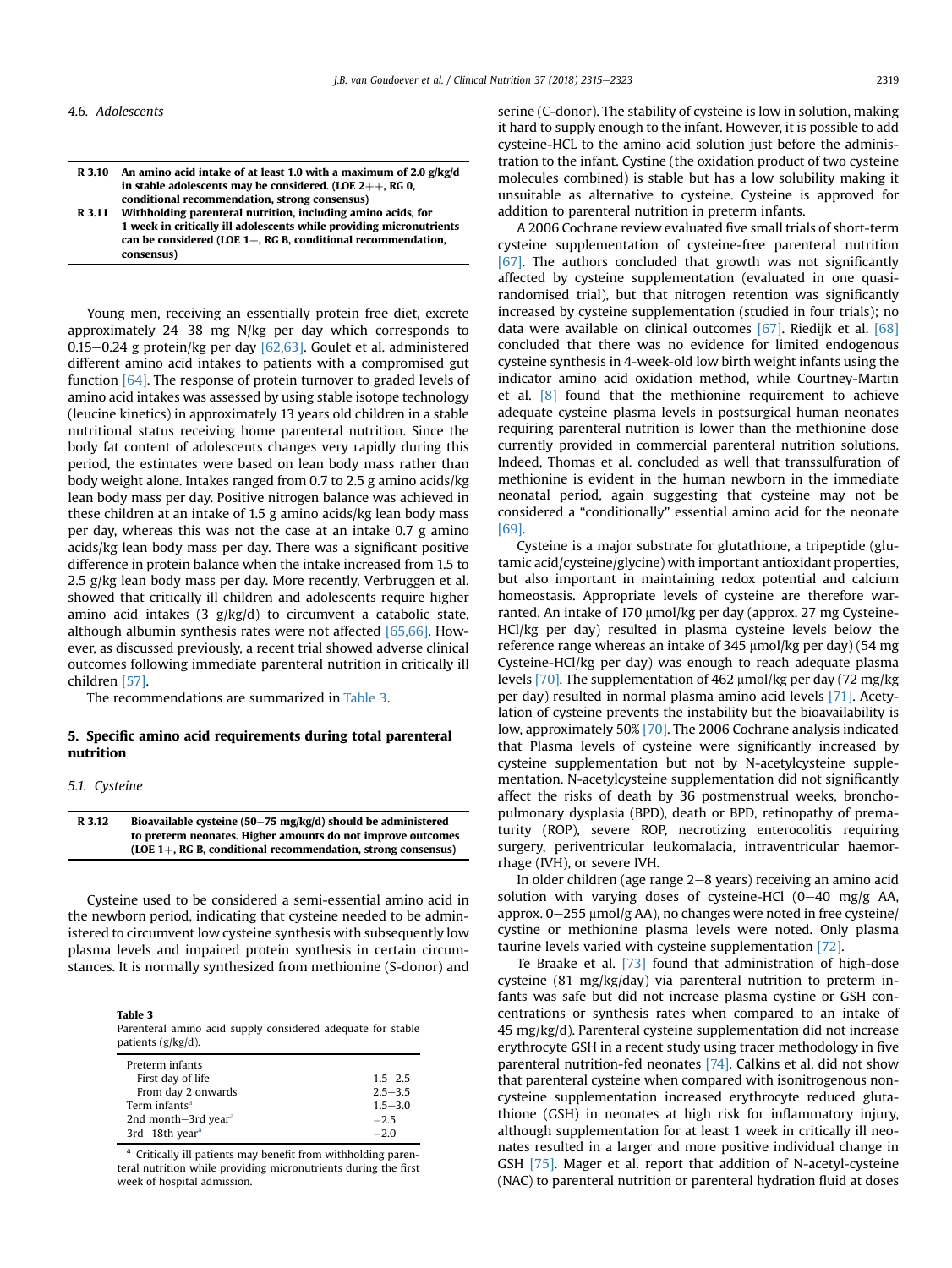of 20–50 mg/kg/day decreased liver enzyme elevations and tended to increase blood GSH levels in children requiring home parenteral nutrition [\[76\]](#page-7-0). RCTs on the clinical and metabolic efficacy of either Lcysteine or NAC added to parenteral nutrition in adults or children requiring this therapy are needed.

#### 5.2. Tyrosine

| R 3.13 | The lower limit of tyrosine intake should be at least 18 mg/kg     |
|--------|--------------------------------------------------------------------|
|        | per day in preterm infants. (LOE $2++$ , RG B, conditional         |
|        | recommendation, strong consensus)                                  |
| R 3.14 | The advisable tyrosine intake in term infants is 94 mg tyrosine/kg |
|        | per day. (LOE $1+$ , RG B, conditional recommendation,             |
|        | strong consensus)                                                  |

Tyrosine is considered a semi-essential amino acid in the neonatal period [\[77\]](#page-7-0). The hydroxylation of phenylalanine to tyrosine is argued to be limited although significant hydroxylation takes place in even very preterm infants and human foetuses [\[78,79\].](#page-7-0) However, many studies show low plasma concentrations of tyrosine in unsupplemented infants. Supplementation of  $55-90$  µmol tyro $sine/kg$  per day (10-16 mg/kg per day) resulted in plasma levels below reference range in preterm infants [\[70\].](#page-7-0) Acetylation of tyrosine increases the solubility, but the bioavailability is low. In two studies only 60% of N-acetyl-Tyrosine is retained [\[70,77\].](#page-7-0) An intake of approximately 700 µmol/kg per day which corresponds to a net intake of 126 mg tyrosine as NAT/kg per day resulted in adequate tyrosine levels. An intake of less than 200 µmol/kg per day (corresponds to a net intake of 36 mg tyrosine as NAT/kg per day) did not. However, plasma levels of N-acetyl tyrosine exceeded the plasma levels of tyrosine. Due to the immaturities in the neonatal tyrosine catabolic enzyme pathway, tolerance of tyrosine intakes at levels greatly over requirement is limited [\[80\]](#page-7-0). In addition, due to the known neurologic impairment caused by hypertyrosinemia to the developing brain as assessed by lower IQ and psychologic tests, excess intakes must be avoided  $[81,82]$ . There is a paucity of data in preterm infants, insufficient to draw any firm conclusions on the advisable upper limits of tyrosine intake.

The upper and lower requirements of tyrosine in term surgical neonates was determined using a dipeptide, glycyl-L-tyrosine and stable isotope techniques [\[7\]](#page-6-0). Based on the mean estimates of whole-body phenylalanine oxidation, the tyrosine mean requirement and safe level of intake were found to be 74 mg/kg/d and 94 mg/kg/d, respectively.

5.3. Glutamine

#### R 3.15 Glutamine should not be supplemented additionally in infants and children up to the age of two years. (LOE  $1++$ , RG A, strong recommendation, strong consensus)

In critically ill adult patients, glutamine supplementation may reduce sepsis and mortality  $[83]$ . Systematic reviews state that there is no evidence from randomised trials to support the routine use of glutamine supplementation in infants [\[84,85\].](#page-7-0) In 4 day old preterm infants, additional glutamine did not have an effect on leucine balance [\[86\].](#page-7-0) Ten days of glutamine supplementation in very-low-birth weight infants resulted in higher plasma glutamine levels but ammonia levels were not increased [\[87\]](#page-7-0). No effect of glutamine supplementation on sepsis incidence or mortality was observed. Glutamine also had no effect on tolerance of enteral feeds, necrotizing enterocolitis, or growth [\[88\].](#page-7-0) Anecdotal evidence shows that glutamine might reduce some elevated plasma liver enzyme levels [\[89\].](#page-7-0) A recent pilot trial showed that a dipeptide containing glutamine did not result in adverse effects [\[90\].](#page-7-0) Thus, there is no new evidence indicating that glutamine should be added to parenteral mixtures for preterm infants. Two trials addressing the effect of glutamine supplementation to infants and children up to the age of two years did not report any clinical significant effect  $[91-93]$  $[91-93]$  $[91-93]$ . No data are available in older children.

### 5.4. Taurine

| R 3.16 | Taurine should be part of amino acid solutions for infants and |
|--------|----------------------------------------------------------------|
|        | children, although no firm recommendation can be made upon     |
|        | advisable lower or upper limits. (LOE 1–, RG B, conditional    |
|        | recommendation, strong consensus)                              |

Taurine is not a typical amino acid because, although it contains an amino group, it does not have the requisite carboxyl group. Despite this, it is discussed here. Taurine deficiency may increase glyco-conjugates of bile acids and result in cholestasis. Although the cause of neonatal cholestasis is probably multifactorial, there are data indicating that adequate taurine may prevent cholestasis in neonates. In addition, taurine deficiency may result in retina dysfunction [\[94\].](#page-7-0) Taurine is synthesized from methionine and cysteine and studies show that prolonged parenteral nutrition in children with a cysteine and taurine free parenteral solution resulted in reduced plasma taurine levels [\[95,96\].](#page-7-0) Taurine supplementation (3 mg/g AA) maintained plasma taurine concentrations within the reference range in term infants but not in very low birth weight infants [\[97\].](#page-7-0) Cysteine supplementation  $(50-100 \text{ mg/kg per})$ day) normalizes taurine concentrations in 7 year old children with short bowel syndrome [\[72\].](#page-7-0) One trial studied taurine supplementation (10.8 mg/kg/d) administered with parenteral nutrition for 10 days [\[98\]](#page-7-0). Taurine concentrations increased, liver enzyme and ammonia concentrations decreased. Within specific subgroups of neonatal patients, taurine supplementation seem to offer some degree of protection against IFALD [\[99\]](#page-7-0).

## 5.5. Arginine

R 3.17 Arginine supplementation may be used for prevention of NEC in preterm infants (LOE:  $1-$ , RG B, conditional recommendation, strong consensus)

Arginine is the substrate for the production of nitric oxide (a potent vasodilator), important for glucose homeostasis [\[100\]](#page-8-0) and there is some speculation that, given the low plasma arginine levels observed in preterm neonates, arginine supplementation may serve to prevent necrotizing enterocolitis (NEC). Furthermore, recent data suggest that arginine depletion is related to the innate immune suppression that occurs in newborn models of bacterial challenge, impairing pathways critical for the immune response [\[101\]](#page-8-0). In 2002, a double-blind RCT was published in 152 premature infants randomised to receive either supplemental L-arginine  $(n = 75)$  or placebo  $(n = 77)$  with oral feeds (as tolerated) and in any required parenteral nutrition during the first 28 days of life [\[102\].](#page-8-0) Arginine supplementation was well tolerated and resulted in a significant decrease in the incidence of NEC (all stages). To our knowledge, no further study of arginine efficacy in paediatrics has subsequently been published, but further study on the issue of NEC is clearly needed [\[103\].](#page-8-0)

#### 5.6. Other amino acids

No other amino acids are discussed, as there is insufficient data available to recommend any intake ranges.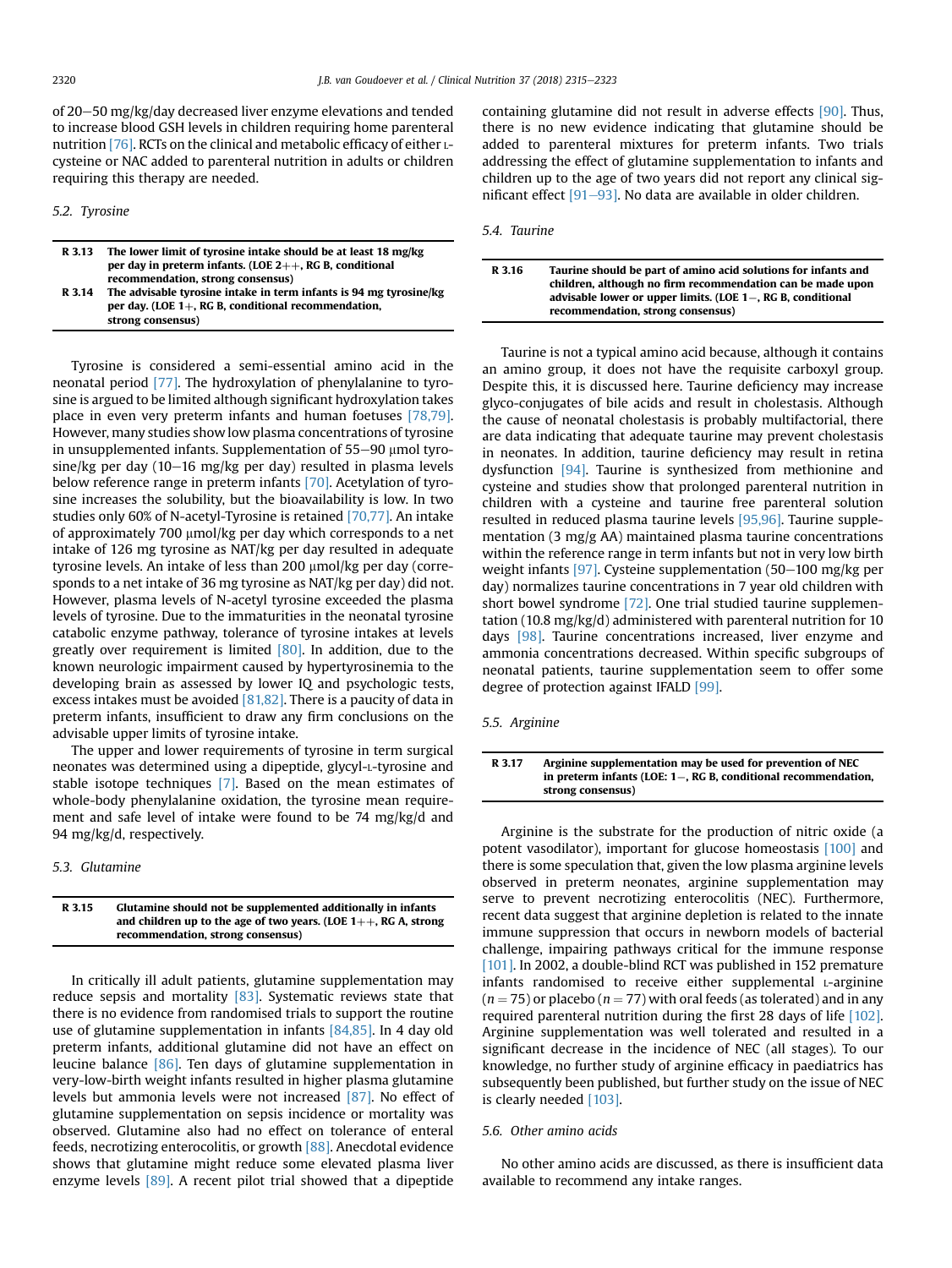### <span id="page-6-0"></span>Conflict of interest

None declared.

## References

- [1] [Parenteral Nutrition Guidelines Working G, European Society for Clinical N,](http://refhub.elsevier.com/S0261-5614(18)31164-6/sref1) [Metabolism, European Society of Paediatric Gastroenterology H, Nutrition,](http://refhub.elsevier.com/S0261-5614(18)31164-6/sref1) [European Society of Paediatric R. Guidelines on Paediatric Parenteral Nutri](http://refhub.elsevier.com/S0261-5614(18)31164-6/sref1)[tion of the European Society of Paediatric Gastroenterology, Hepatology and](http://refhub.elsevier.com/S0261-5614(18)31164-6/sref1) [Nutrition \(ESPGHAN\) and the European Society for Clinical Nutrition and](http://refhub.elsevier.com/S0261-5614(18)31164-6/sref1) [Metabolism \(ESPEN\), supported by the European Society of Paediatric](http://refhub.elsevier.com/S0261-5614(18)31164-6/sref1)<br>Research (ESPR) – 7. Iron, minerals and trace elements, IPGN [7. Iron, minerals and trace elements. JPGN](http://refhub.elsevier.com/S0261-5614(18)31164-6/sref1) [2005;41\(Suppl. 2\):S39](http://refhub.elsevier.com/S0261-5614(18)31164-6/sref1)-[46.](http://refhub.elsevier.com/S0261-5614(18)31164-6/sref1)
- [2] [Brunton JA, Ball RO, Pencharz PB. Determination of amino acid requirements](http://refhub.elsevier.com/S0261-5614(18)31164-6/sref2) [by indicator amino acid oxidation: applications in health and disease. Curr](http://refhub.elsevier.com/S0261-5614(18)31164-6/sref2) Opin Clin Nutr Metab Care  $1998;1(5):449-53$  $1998;1(5):449-53$ .
- [3] [Zello GA, Pencharz PB, Ball RO. Dietary lysine requirement of young adult](http://refhub.elsevier.com/S0261-5614(18)31164-6/sref3) [males determined by oxidation of L-\[1-13C\]phenylalanine. Am J Physiol](http://refhub.elsevier.com/S0261-5614(18)31164-6/sref3) [1993;264\(4 Pt 1\):E677](http://refhub.elsevier.com/S0261-5614(18)31164-6/sref3)-[85.](http://refhub.elsevier.com/S0261-5614(18)31164-6/sref3)
- [4] [Zello GA, Wykes LJ, Ball RO, Pencharz PB. Recent advances in methods of](http://refhub.elsevier.com/S0261-5614(18)31164-6/sref4) [assessing dietary amino acid requirements for adult humans. J Nutr](http://refhub.elsevier.com/S0261-5614(18)31164-6/sref4) 1995:125(12):2907-[15](http://refhub.elsevier.com/S0261-5614(18)31164-6/sref4).
- [5] [Kim KI, McMillan I, Bayley HS. Determination of amino acid requirements of](http://refhub.elsevier.com/S0261-5614(18)31164-6/sref5) young pigs using an indicator amino acid. Br J Nutr  $1983;50(2):369-82$ .
- [6] [Ball RO, Bayley HS. Tryptophan requirement of the 2.5-kg piglet determined](http://refhub.elsevier.com/S0261-5614(18)31164-6/sref6) by the oxidation of an indicator amino acid. J Nutr  $1984;114(10):1741-6$ .
- [7] [Roberts SA, Ball RO, Moore AM, Filler RM, Pencharz PB. The effect of graded](http://refhub.elsevier.com/S0261-5614(18)31164-6/sref7) [intake of glycyl-L-tyrosine on phenylalanine and tyrosine metabolism in](http://refhub.elsevier.com/S0261-5614(18)31164-6/sref7) [parenterally fed neonates with an estimation of tyrosine requirement.](http://refhub.elsevier.com/S0261-5614(18)31164-6/sref7) [Pediatr Res 2001;49\(1\):111](http://refhub.elsevier.com/S0261-5614(18)31164-6/sref7)-[9.](http://refhub.elsevier.com/S0261-5614(18)31164-6/sref7)
- [8] [Courtney-Martin G, Chapman KP, Moore AM, Kim JH, Ball RO, Pencharz PB.](http://refhub.elsevier.com/S0261-5614(18)31164-6/sref8) [Total sulfur amino acid requirement and metabolism in parenterally fed](http://refhub.elsevier.com/S0261-5614(18)31164-6/sref8) [postsurgical human neonates. Am J Clin Nutr 2008;88\(1\):115](http://refhub.elsevier.com/S0261-5614(18)31164-6/sref8)-[24](http://refhub.elsevier.com/S0261-5614(18)31164-6/sref8).
- [9] [Chapman KP, Courtney-Martin G, Moore AM, Ball RO, Pencharz PB. Threo](http://refhub.elsevier.com/S0261-5614(18)31164-6/sref9)[nine requirement of parenterally fed postsurgical human neonates. Am J Clin](http://refhub.elsevier.com/S0261-5614(18)31164-6/sref9) [Nutr 2009;89\(1\):134](http://refhub.elsevier.com/S0261-5614(18)31164-6/sref9)-[41](http://refhub.elsevier.com/S0261-5614(18)31164-6/sref9).
- [10] [Chapman KP, Courtney-Martin G, Moore AM, Langer JC, Tomlinson C, Ball RO,](http://refhub.elsevier.com/S0261-5614(18)31164-6/sref10) [et al. Lysine requirement in parenterally fed postsurgical human neonates.](http://refhub.elsevier.com/S0261-5614(18)31164-6/sref10) [Am J Clin Nutr 2010;91\(4\):958](http://refhub.elsevier.com/S0261-5614(18)31164-6/sref10)-[65](http://refhub.elsevier.com/S0261-5614(18)31164-6/sref10).
- [11] [de Koning BA, van der Schoor SR, Wattimena DL, de Laat PC, Pieters R, van](http://refhub.elsevier.com/S0261-5614(18)31164-6/sref11) [Goudoever JB. Chemotherapy does not in](http://refhub.elsevier.com/S0261-5614(18)31164-6/sref11)fluence intestinal amino acid up-<br>[take in children. Pediatr Res 2007;62\(2\):195](http://refhub.elsevier.com/S0261-5614(18)31164-6/sref11)–[9.](http://refhub.elsevier.com/S0261-5614(18)31164-6/sref11)
- [12] [van der Schoor SR, Reeds PJ, Stellaard F, Wattimena JD, Sauer PJ, Buller HA,](http://refhub.elsevier.com/S0261-5614(18)31164-6/sref12) [et al. Lysine kinetics in preterm infants: the importance of enteral feeding.](http://refhub.elsevier.com/S0261-5614(18)31164-6/sref12) [Gut 2004;53\(1\):38](http://refhub.elsevier.com/S0261-5614(18)31164-6/sref12)-[43.](http://refhub.elsevier.com/S0261-5614(18)31164-6/sref12)
- [13] [van der Schoor SR, Schierbeek H, Bet PM, Vermeulen MJ, Lafeber HN, van](http://refhub.elsevier.com/S0261-5614(18)31164-6/sref13) [Goudoever JB, et al. Majority of dietary glutamine is utilized in](http://refhub.elsevier.com/S0261-5614(18)31164-6/sref13) first pass in preterm infants. Pediatr Res  $2010;67(2):194-9$  $2010;67(2):194-9$  $2010;67(2):194-9$ .
- [14] [van der Schoor SR, Wattimena DL, Huijmans J, Vermes A, van Goudoever JB.](http://refhub.elsevier.com/S0261-5614(18)31164-6/sref14) [The gut takes nearly all: threonine kinetics in infants. Am J Clin Nutr](http://refhub.elsevier.com/S0261-5614(18)31164-6/sref14)  $2007;86(4):1132-8.$  $2007;86(4):1132-8.$  $2007;86(4):1132-8.$  $2007;86(4):1132-8.$
- [15] [Corpeleijn WE, Riedijk MA, Zhou Y, Schierbeek H, Huang Y, Chen C, et al.](http://refhub.elsevier.com/S0261-5614(18)31164-6/sref15) [Almost all enteral aspartate is taken up in](http://refhub.elsevier.com/S0261-5614(18)31164-6/sref15) first-pass metabolism in enterally fed preterm infants. Clin Nutr  $2010:29(3):341-6$ .
- [16] [Riedijk MA, de Gast-Bakker DA, Wattimena JL, van Goudoever JB. Splanchnic](http://refhub.elsevier.com/S0261-5614(18)31164-6/sref16) [oxidation is the major metabolic fate of dietary glutamate in enterally fed](http://refhub.elsevier.com/S0261-5614(18)31164-6/sref16) preterm infants. Pediatr Res  $2007;62(4):468-73$  $2007;62(4):468-73$ .
- [17] [Kien CL, Horswill CA, Zipf WB, McCoy KS, Denne SC. Splanchnic uptake of](http://refhub.elsevier.com/S0261-5614(18)31164-6/sref17) [leucine in healthy children and in children with cystic](http://refhub.elsevier.com/S0261-5614(18)31164-6/sref17) fibrosis. Pediatr Res  $1999:45(5 \text{ Pt} 1):680-3$
- [18] [Darmaun D, Roig JC, Auestad N, Sager BK, Neu J. Glutamine metabolism in](http://refhub.elsevier.com/S0261-5614(18)31164-6/sref18) very low birth weight infants. Pediatr Res  $1997:41(3):391-6$ .
- [19] [Reeds PJ, Burrin DG, Stoll B, Jahoor F, Wykes L, Henry J, et al. Enteral gluta](http://refhub.elsevier.com/S0261-5614(18)31164-6/sref19)[mate is the preferential source for mucosal glutathione synthesis in fed](http://refhub.elsevier.com/S0261-5614(18)31164-6/sref19) [piglets. Am J Physiol 1997;273\(2 Pt 1\):E408](http://refhub.elsevier.com/S0261-5614(18)31164-6/sref19)-[15.](http://refhub.elsevier.com/S0261-5614(18)31164-6/sref19)
- [20] [Vlaardingerbroek H, Vermeulen MJ, Rook D, van den Akker CH, Dorst K,](http://refhub.elsevier.com/S0261-5614(18)31164-6/sref20) Wattimena JL, et al. Safety and effi[cacy of early parenteral lipid and high](http://refhub.elsevier.com/S0261-5614(18)31164-6/sref20)[dose amino acid administration to very low birth weight infants. J Pediatr](http://refhub.elsevier.com/S0261-5614(18)31164-6/sref20)  $2013;163(3)$ . 638-[44 e1](http://refhub.elsevier.com/S0261-5614(18)31164-6/sref20)-[5.](http://refhub.elsevier.com/S0261-5614(18)31164-6/sref20)
- [21] [Morgan C, McGowan P, Herwitker S, Hart AE, Turner MA. Postnatal head](http://refhub.elsevier.com/S0261-5614(18)31164-6/sref21) [growth in preterm infants: a randomised controlled parenteral nutrition](http://refhub.elsevier.com/S0261-5614(18)31164-6/sref21) study. Pediatrics 2014:133(1):e120-[8.](http://refhub.elsevier.com/S0261-5614(18)31164-6/sref21)
- [22] [Van den Akker CH, Te Braake FW, Wattimena DJ, Voortman G, Schierbeek H,](http://refhub.elsevier.com/S0261-5614(18)31164-6/sref22) [Vermes A, et al. Effects of early amino acid administration on leucine and](http://refhub.elsevier.com/S0261-5614(18)31164-6/sref22) [glucose kinetics in premature infants. Pediatr Res 2006;59\(5\):732](http://refhub.elsevier.com/S0261-5614(18)31164-6/sref22)-[5](http://refhub.elsevier.com/S0261-5614(18)31164-6/sref22).
- [23] [Anderson TL, Muttart CR, Bieber MA, Nicholson JF, Heird WC. A controlled](http://refhub.elsevier.com/S0261-5614(18)31164-6/sref23) [trial of glucose versus glucose and amino acids in premature infants. J Pediatr](http://refhub.elsevier.com/S0261-5614(18)31164-6/sref23) [1979;94\(6\):947](http://refhub.elsevier.com/S0261-5614(18)31164-6/sref23)-[51](http://refhub.elsevier.com/S0261-5614(18)31164-6/sref23).
- [24] [van Lingen RA, van Goudoever JB, Luijendijk IH, Wattimena JL, Sauer PJ. Ef](http://refhub.elsevier.com/S0261-5614(18)31164-6/sref24)[fects of early amino acid administration during total parenteral nutrition on](http://refhub.elsevier.com/S0261-5614(18)31164-6/sref24) [protein metabolism in pre-term infants. Clin Sci \(Lond\) 1992;82\(2\):199](http://refhub.elsevier.com/S0261-5614(18)31164-6/sref24)-[203](http://refhub.elsevier.com/S0261-5614(18)31164-6/sref24).
- [25] [Te Braake FW, Van den Akker CH, Wattimena DJ, Huijmans JG, Van](http://refhub.elsevier.com/S0261-5614(18)31164-6/sref25) [Goudoever JB. Amino acid administration to premature infants directly after](http://refhub.elsevier.com/S0261-5614(18)31164-6/sref25) [birth. J Pediatr 2005;147\(4\):457](http://refhub.elsevier.com/S0261-5614(18)31164-6/sref25)-[61.](http://refhub.elsevier.com/S0261-5614(18)31164-6/sref25)
- [26] [Ibrahim HM, Jeroudi MA, Baier RJ, Dhanireddy R, Krouskop RW. Aggressive](http://refhub.elsevier.com/S0261-5614(18)31164-6/sref26) early total parental nutrition in low-birth-weight infants. I Perinatol  $2004;24(8):482-6.$  $2004;24(8):482-6.$  $2004;24(8):482-6.$  $2004;24(8):482-6.$
- [27] [Kotsopoulos K, Benadiba-Torch A, Cuddy A, Shah PS. Safety and ef](http://refhub.elsevier.com/S0261-5614(18)31164-6/sref27)ficacy of early amino acids in preterm <[28 weeks gestation: prospective observa](http://refhub.elsevier.com/S0261-5614(18)31164-6/sref27)tional comparison. J Perinatol  $2006:26(12):749-54$ .
- [28] [Porcelli P, Sisk P. Increased parenteral amino acid administration to](http://refhub.elsevier.com/S0261-5614(18)31164-6/sref28) [extremely low-birth-weight infants during early postnatal life. J Pediatr](http://refhub.elsevier.com/S0261-5614(18)31164-6/sref28) Gastroenterol Nutr  $2002;34:174-9$ .
- [29] [Thureen P, Melara D, Fennessey P, Hay Jr W. Effect of low versus high](http://refhub.elsevier.com/S0261-5614(18)31164-6/sref29) [intravenous amino acid intake on very low birth weight infants in the early](http://refhub.elsevier.com/S0261-5614(18)31164-6/sref29) neonatal period. Pediatr Res  $2003;53(1):24-32$ .
- [30] Blanco CL, Gong AK, Schoolfi[eld J, Green BK, Daniels W, Liechty EA, et al.](http://refhub.elsevier.com/S0261-5614(18)31164-6/sref30) [Impact of early and high amino acid supplementation on ELBW infants at 2](http://refhub.elsevier.com/S0261-5614(18)31164-6/sref30) years. J Pediatr Gastroenterol Nutr  $2012:54(5):601-7$ .
- [31] [Valentine CJ, Fernandez S, Rogers LK, Gulati P, Hayes J, Lore P, et al. Early](http://refhub.elsevier.com/S0261-5614(18)31164-6/sref31) [amino-acid administration improves preterm infant weight. J Perinatol](http://refhub.elsevier.com/S0261-5614(18)31164-6/sref31)  $2009.29(6)$ :428-[32](http://refhub.elsevier.com/S0261-5614(18)31164-6/sref31).
- [32] [Dinerstein A, Nieto RM, Solana CL, Perez GP, Otheguy LE, Larguia AM. Early](http://refhub.elsevier.com/S0261-5614(18)31164-6/sref32) [and aggressive nutritional strategy \(parenteral and enteral\) decreases post](http://refhub.elsevier.com/S0261-5614(18)31164-6/sref32)[natal growth failure in very low birth weight infants. J Perinatol 2006;26\(7\):](http://refhub.elsevier.com/S0261-5614(18)31164-6/sref32)  $436 - 42$  $436 - 42$  $436 - 42$
- [33] [Poindexter BB, Langer JC, Dusick AM, Ehrenkranz RA, National Institute of](http://refhub.elsevier.com/S0261-5614(18)31164-6/sref33) [Child H, Human Development Neonatal Research N. Early provision of](http://refhub.elsevier.com/S0261-5614(18)31164-6/sref33) [parenteral amino acids in extremely low birth weight infants: relation to](http://refhub.elsevier.com/S0261-5614(18)31164-6/sref33) [growth and neurodevelopmental outcome. J Pediatr 2006;148\(3\):300](http://refhub.elsevier.com/S0261-5614(18)31164-6/sref33)-[5.](http://refhub.elsevier.com/S0261-5614(18)31164-6/sref33)
- [34] [Stephens BE, Walden RV, Gargus RA, Tucker R, McKinley L, Mance M, et al.](http://refhub.elsevier.com/S0261-5614(18)31164-6/sref34) [First-week protein and energy intakes are associated with 18-month](http://refhub.elsevier.com/S0261-5614(18)31164-6/sref34) [developmental outcomes in extremely low birth weight infants. Pediatrics](http://refhub.elsevier.com/S0261-5614(18)31164-6/sref34) [2009;123\(5\):1337](http://refhub.elsevier.com/S0261-5614(18)31164-6/sref34)-[43.](http://refhub.elsevier.com/S0261-5614(18)31164-6/sref34)
- [35] [van den Akker CH, te Braake FW, Weisglas-Kuperus N, van Goudoever JB.](http://refhub.elsevier.com/S0261-5614(18)31164-6/sref35) [Observational outcome results following a randomised controlled trial of](http://refhub.elsevier.com/S0261-5614(18)31164-6/sref35) [early amino acid administration in preterm infants. J Pediatr Gastroenterol](http://refhub.elsevier.com/S0261-5614(18)31164-6/sref35) [Nutr 2014;59\(6\):714](http://refhub.elsevier.com/S0261-5614(18)31164-6/sref35)-[9.](http://refhub.elsevier.com/S0261-5614(18)31164-6/sref35)
- [36] [Saini J, MacMahon P, Morgan J, Kovar I. Early parenteral feeding of amino](http://refhub.elsevier.com/S0261-5614(18)31164-6/sref36) [acids. Arch Dis Child 1989;64\(10 Spec No\):1362](http://refhub.elsevier.com/S0261-5614(18)31164-6/sref36)-[6.](http://refhub.elsevier.com/S0261-5614(18)31164-6/sref36)
- [37] [Ridout E, Melara D, Rottinghaus S, Thureen PJ. Blood urea nitrogen concen](http://refhub.elsevier.com/S0261-5614(18)31164-6/sref37)[tration as a marker of amino-acid intolerance in neonates with birthweight](http://refhub.elsevier.com/S0261-5614(18)31164-6/sref37) [less than 1250 g. J Perinatol 2005;25\(2\):130](http://refhub.elsevier.com/S0261-5614(18)31164-6/sref37)-[3](http://refhub.elsevier.com/S0261-5614(18)31164-6/sref37).
- [38] [Ibrahim H. Aggressive early total parenteral nutrition in low-birth weight](http://refhub.elsevier.com/S0261-5614(18)31164-6/sref38) [infants. J Perinatol 2004;24:482](http://refhub.elsevier.com/S0261-5614(18)31164-6/sref38).
- [39] [Burattini I, Bellagamba MP, Spagnoli C, D'Ascenzo R, Mazzoni N, Peretti A,](http://refhub.elsevier.com/S0261-5614(18)31164-6/sref39) [et al. Targeting 2.5 versus 4 g/kg/day of amino acids for extremely low birth](http://refhub.elsevier.com/S0261-5614(18)31164-6/sref39) [weight infants: a randomised clinical trial. J Pediatr 2013;163\(5\):](http://refhub.elsevier.com/S0261-5614(18)31164-6/sref39) [1278](http://refhub.elsevier.com/S0261-5614(18)31164-6/sref39)-[1282 e1](http://refhub.elsevier.com/S0261-5614(18)31164-6/sref39).
- [40] [Blanco CL, Falck A, Green BK, Cornell JE, Gong AK. Metabolic responses to](http://refhub.elsevier.com/S0261-5614(18)31164-6/sref40) [early and high protein supplementation in a randomised trial evaluating the](http://refhub.elsevier.com/S0261-5614(18)31164-6/sref40) [prevention of hyperkalemia in extremely low birth weight infants. J Pediatr](http://refhub.elsevier.com/S0261-5614(18)31164-6/sref40) [2008;153\(4\):535](http://refhub.elsevier.com/S0261-5614(18)31164-6/sref40)-[40](http://refhub.elsevier.com/S0261-5614(18)31164-6/sref40).
- [41] [Jadhav P, Parimi PS, Kalhan SC. Parenteral amino acid and metabolic acidosis](http://refhub.elsevier.com/S0261-5614(18)31164-6/sref41) [in premature infants. J Parenter Enteral Nutr 2007;31\(4\):278](http://refhub.elsevier.com/S0261-5614(18)31164-6/sref41)-[83](http://refhub.elsevier.com/S0261-5614(18)31164-6/sref41).
- [42] [Koletzko B, Goulet O, Hunt J, Krohn K, Shamir R, Parenteral Nutrition](http://refhub.elsevier.com/S0261-5614(18)31164-6/sref42) [Guidelines Working G, et al. Guidelines on Paediatric Parenteral Nutrition of](http://refhub.elsevier.com/S0261-5614(18)31164-6/sref42) [the European Society of Paediatric Gastroenterology, Hepatology and](http://refhub.elsevier.com/S0261-5614(18)31164-6/sref42) [Nutrition \(ESPGHAN\) and the European Society for Clinical Nutrition and](http://refhub.elsevier.com/S0261-5614(18)31164-6/sref42) [Metabolism \(ESPEN\), supported by the European Society of Paediatric](http://refhub.elsevier.com/S0261-5614(18)31164-6/sref42) [Research \(ESPR\). J Pediatr Gastroenterol Nutr 2005;41\(Suppl. 2\):S1](http://refhub.elsevier.com/S0261-5614(18)31164-6/sref42)-[87.](http://refhub.elsevier.com/S0261-5614(18)31164-6/sref42)
- [43] [Maggio L, Cota F, Gallini F, Lauriola V, Zecca C, Romagnoli C. Effects of high](http://refhub.elsevier.com/S0261-5614(18)31164-6/sref43) [versus standard early protein intake on growth of extremely low birth](http://refhub.elsevier.com/S0261-5614(18)31164-6/sref43) [weight infants. J Pediatr Gastroenterol Nutr 2007;44\(1\):124](http://refhub.elsevier.com/S0261-5614(18)31164-6/sref43)-[9.](http://refhub.elsevier.com/S0261-5614(18)31164-6/sref43)
- [44] [Blanco CL, Gong AK, Green BK, Falck A, School](http://refhub.elsevier.com/S0261-5614(18)31164-6/sref44)field J, Liechty EA, Early changes [in plasma amino acid concentrations during aggressive nutritional therapy in](http://refhub.elsevier.com/S0261-5614(18)31164-6/sref44) [extremely low birth weight infants. J Pediatr 2011;158\(4\):543](http://refhub.elsevier.com/S0261-5614(18)31164-6/sref44)-[548 e1](http://refhub.elsevier.com/S0261-5614(18)31164-6/sref44).
- [45] [Tan MJ, Cooke RW. Improving head growth in very preterm infants](http://refhub.elsevier.com/S0261-5614(18)31164-6/sref45)-[a](http://refhub.elsevier.com/S0261-5614(18)31164-6/sref45) [randomised controlled trial I: neonatal outcomes. Arch Dis Child Fetal](http://refhub.elsevier.com/S0261-5614(18)31164-6/sref45) [Neonatal Ed 2008;93\(5\):F337](http://refhub.elsevier.com/S0261-5614(18)31164-6/sref45)-[41.](http://refhub.elsevier.com/S0261-5614(18)31164-6/sref45)
- [46] [Wilson DC, Cairns P, Halliday HL, Reid M, McClure G, Dodge JA. Randomised](http://refhub.elsevier.com/S0261-5614(18)31164-6/sref46) [controlled trial of an aggressive nutritional regimen in sick very low birth](http://refhub.elsevier.com/S0261-5614(18)31164-6/sref46)[weight infants. Arch Dis Child Fetal Neonatal Ed 1997;77\(1\):F4](http://refhub.elsevier.com/S0261-5614(18)31164-6/sref46)-[11.](http://refhub.elsevier.com/S0261-5614(18)31164-6/sref46)
- [47] [Clark RH, Chace DH, Spitzer AR, Pediatrix Amino Acid Study G. Effects of two](http://refhub.elsevier.com/S0261-5614(18)31164-6/sref47) [different doses of amino acid supplementation on growth and blood amino](http://refhub.elsevier.com/S0261-5614(18)31164-6/sref47) [acid levels in premature neonates admitted to the neonatal intensive care](http://refhub.elsevier.com/S0261-5614(18)31164-6/sref47) unit: a randomised, controlled trial. Pediatrics  $2007;120(6):1286-96$ .
- [48] [Uthaya S, Liu X, Babalis D, Dore CJ, Warwick J, Bell J, et al. Nutritional eval](http://refhub.elsevier.com/S0261-5614(18)31164-6/sref48)[uation and optimisation in neonates: a randomised, double-blind controlled](http://refhub.elsevier.com/S0261-5614(18)31164-6/sref48) [trial of amino acid regimen and intravenous lipid composition in preterm](http://refhub.elsevier.com/S0261-5614(18)31164-6/sref48) parenteral nutrition. Am J Clin Nutr  $2016;103(6):1443-52$  $2016;103(6):1443-52$ .
- [49] Roelants JA, Vlaardingerbroek H, van den Akker CH, de Jonge RC, van Goudoever JB, Vermeulen MJ. Two-year follow-up of a randomized controlled nutrition intervention trial in very low-birth-weight infants. J Parenter Enteral Nutr 2016, Nov 1. [https://doi.org/10.1177/014860711667](https://doi.org/10.1177/0148607116678196) [8196.](https://doi.org/10.1177/0148607116678196) 148607116678196.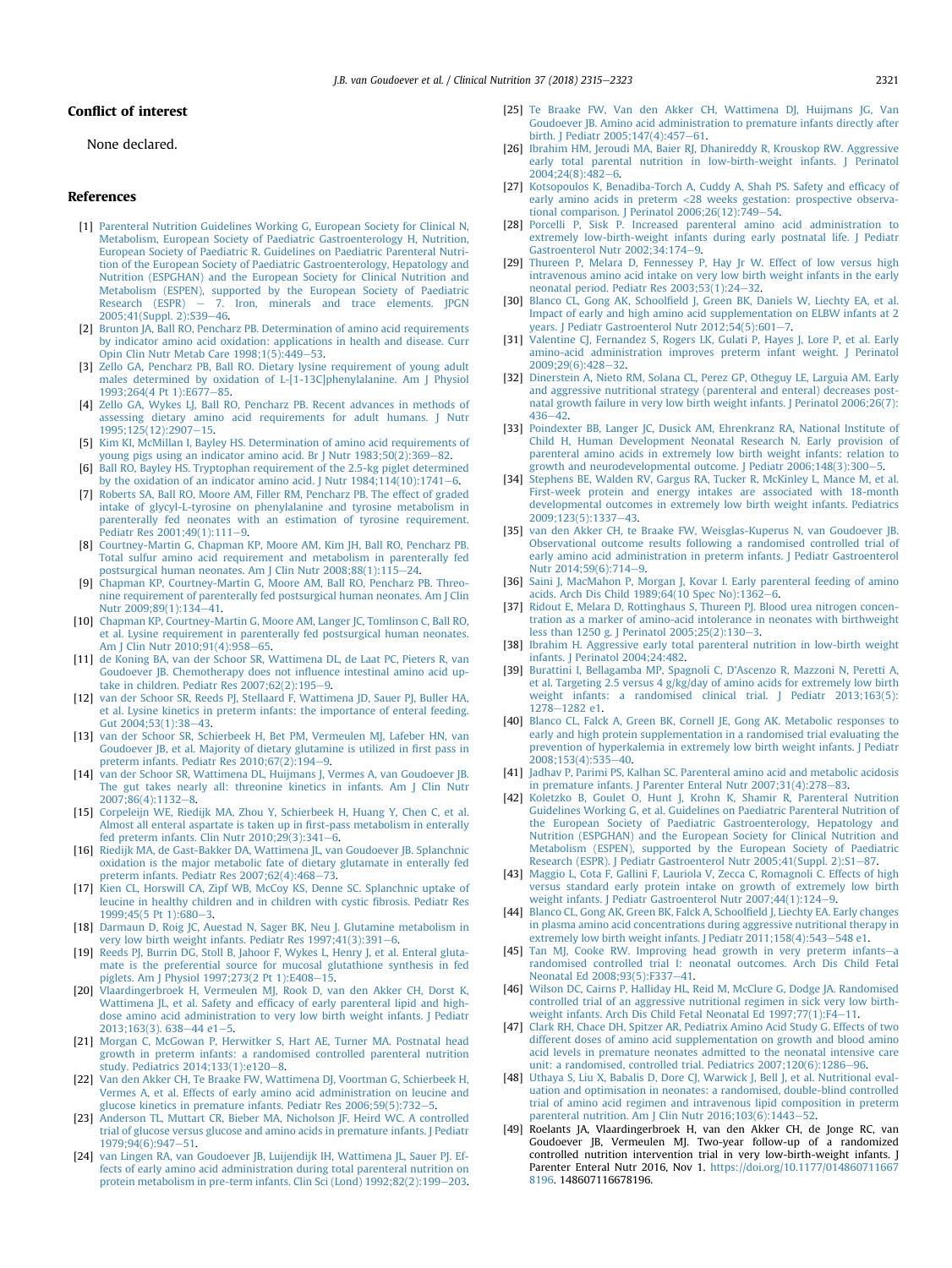- <span id="page-7-0"></span>[50] [Bellagamba MP, Carmenati E, D'Ascenzo R, Malatesta M, Spagnoli C,](http://refhub.elsevier.com/S0261-5614(18)31164-6/sref50) [Biagetti C, et al. One extra gram of protein to preterm infants from birth to](http://refhub.elsevier.com/S0261-5614(18)31164-6/sref50) [1800 g: a single-blinded randomised clinical trial. J Pediatr Gastroenterol](http://refhub.elsevier.com/S0261-5614(18)31164-6/sref50) [Nutr 2016;62\(6\):879](http://refhub.elsevier.com/S0261-5614(18)31164-6/sref50)-[84.](http://refhub.elsevier.com/S0261-5614(18)31164-6/sref50)
- [51] [Rigo J, Senterre T. Intrauterine-like growth rates can be achieved with pre](http://refhub.elsevier.com/S0261-5614(18)31164-6/sref51)[mixed parenteral nutrition solution in preterm infants. J Nutr 2013;143\(12](http://refhub.elsevier.com/S0261-5614(18)31164-6/sref51)  $Supp.$ ): $2066S - 70S$ .
- [52] [Bonsante F, Iacobelli S, Latorre G, Rigo J, De Felice C, Robillard PY, et al. Initial](http://refhub.elsevier.com/S0261-5614(18)31164-6/sref52) amino acid intake infl[uences phosphorus and calcium homeostasis in pre](http://refhub.elsevier.com/S0261-5614(18)31164-6/sref52)[term infants](http://refhub.elsevier.com/S0261-5614(18)31164-6/sref52)-[it is time to change the composition of the early parenteral](http://refhub.elsevier.com/S0261-5614(18)31164-6/sref52) [nutrition. PLoS One 2013;8\(8\):e72880.](http://refhub.elsevier.com/S0261-5614(18)31164-6/sref52)
- [53] Donnell SC, Lloyd DA, Eaton S, Pierro A, The metabolic response to intrave[nous medium-chain triglycerides in infants after surgery. J Pediatr](http://refhub.elsevier.com/S0261-5614(18)31164-6/sref53)  $2002:141(5):689-94.$  $2002:141(5):689-94.$  $2002:141(5):689-94.$
- [54] [Jones MO, Pierro A, Garlick PJ, McNurlan MA, Donnell SC, Lloyd DA. Protein](http://refhub.elsevier.com/S0261-5614(18)31164-6/sref54) [metabolism kinetics in neonates: effect of intravenous carbohydrate and fat.](http://refhub.elsevier.com/S0261-5614(18)31164-6/sref54)  $I$  Pediatr Surg 1995;30(3):458-[62](http://refhub.elsevier.com/S0261-5614(18)31164-6/sref54).
- [55] [Zlotkin SH. Intravenous nitrogen intake requirements in full-term newborns](http://refhub.elsevier.com/S0261-5614(18)31164-6/sref55) [undergoing surgery. Pediatrics 1984;73\(4\):493](http://refhub.elsevier.com/S0261-5614(18)31164-6/sref55)-[6](http://refhub.elsevier.com/S0261-5614(18)31164-6/sref55).
- [56] [Reynolds RM, Bass KD, Thureen PJ. Achieving positive protein balance in the](http://refhub.elsevier.com/S0261-5614(18)31164-6/sref56) [immediate postoperative period in neonates undergoing abdominal surgery.](http://refhub.elsevier.com/S0261-5614(18)31164-6/sref56)  $J$  Pediatr 2008;152(1):63-[7.](http://refhub.elsevier.com/S0261-5614(18)31164-6/sref56)
- [57] [Fivez T, Kerklaan D, Mesotten D, Verbruggen S, Wouters PJ, Vanhorebeek I,](http://refhub.elsevier.com/S0261-5614(18)31164-6/sref57) [et al. Early versus late parenteral nutrition in critically ill children. N Engl J](http://refhub.elsevier.com/S0261-5614(18)31164-6/sref57) Med 2016:374(12):1111-[22.](http://refhub.elsevier.com/S0261-5614(18)31164-6/sref57)
- [58] [Heird WC, Dell RB, Helms RA, Greene HL, Ament ME, Karna P, et al. Amino](http://refhub.elsevier.com/S0261-5614(18)31164-6/sref58) [acid mixture designed to maintain normal plasma amino acid patterns in](http://refhub.elsevier.com/S0261-5614(18)31164-6/sref58) [infants and children requiring parenteral nutrition. Pediatrics 1987;80\(3\):](http://refhub.elsevier.com/S0261-5614(18)31164-6/sref58)  $401 - 8$  $401 - 8$
- [59] [Chaloupecky V, Hucin B, Tlaskal T, Kostelka M, Kucera V, Janousek J, et al.](http://refhub.elsevier.com/S0261-5614(18)31164-6/sref59) [Nitrogen balance, 3-methylhistidine excretion, and plasma amino acid](http://refhub.elsevier.com/S0261-5614(18)31164-6/sref59) profi[le in infants after cardiac operations for congenital heart defects: the](http://refhub.elsevier.com/S0261-5614(18)31164-6/sref59) [effect of early nutritional support. J Thorac Cardiovasc Surg 1997;114\(6\):](http://refhub.elsevier.com/S0261-5614(18)31164-6/sref59)  $1053 - 60$  $1053 - 60$  $1053 - 60$
- [60] [Coss-Bu JA, Klish WJ, Walding D, Stein F, Smith EO, Jefferson LS. Energy](http://refhub.elsevier.com/S0261-5614(18)31164-6/sref60) [metabolism, nitrogen balance, and substrate utilization in critically ill chil](http://refhub.elsevier.com/S0261-5614(18)31164-6/sref60)[dren. Am J Clin Nutr 2001;74\(5\):664](http://refhub.elsevier.com/S0261-5614(18)31164-6/sref60)-[9.](http://refhub.elsevier.com/S0261-5614(18)31164-6/sref60)
- [61] [Coss-Bu JA, Jefferson LS, Walding D, David Y, Smith EO, Klish WJ. Resting](http://refhub.elsevier.com/S0261-5614(18)31164-6/sref61) [energy expenditure and nitrogen balance in critically ill pediatric patients on](http://refhub.elsevier.com/S0261-5614(18)31164-6/sref61) [mechanical ventilation. Nutrition 1998;14\(9\):649](http://refhub.elsevier.com/S0261-5614(18)31164-6/sref61)-[52.](http://refhub.elsevier.com/S0261-5614(18)31164-6/sref61)
- [62] [Calloway DH, Margen S. Variation in endogenous nitrogen excretion and](http://refhub.elsevier.com/S0261-5614(18)31164-6/sref62) [dietary nitrogen utilization as determinants of human protein requirement.](http://refhub.elsevier.com/S0261-5614(18)31164-6/sref62) [J Nutr 1971;101\(2\):205](http://refhub.elsevier.com/S0261-5614(18)31164-6/sref62)-[16.](http://refhub.elsevier.com/S0261-5614(18)31164-6/sref62)
- [63] [Young VR, Scrimshaw NS. Endogenous nitrogen metabolism and plasma free](http://refhub.elsevier.com/S0261-5614(18)31164-6/sref63) amino acids in young adults given a 'protein-free' diet. Br J Nutr 1968; 22(1): 9-[20](http://refhub.elsevier.com/S0261-5614(18)31164-6/sref63).
- [64] [Goulet O, DePotter S, Salas J, Robert JJ, Rongier M, Ben Hariz M, et al. Leucine](http://refhub.elsevier.com/S0261-5614(18)31164-6/sref64) [metabolism at graded amino acid intakes in children receiving parenteral](http://refhub.elsevier.com/S0261-5614(18)31164-6/sref64) [nutrition. Am J Physiol 1993;265\(4 Pt 1\):E540](http://refhub.elsevier.com/S0261-5614(18)31164-6/sref64)-[6](http://refhub.elsevier.com/S0261-5614(18)31164-6/sref64).
- [65] [Verbruggen SC, Coss-Bu J, Wu M, Schierbeek H, Joosten KF, Dhar A, et al.](http://refhub.elsevier.com/S0261-5614(18)31164-6/sref65) [Current recommended parenteral protein intakes do not support protein](http://refhub.elsevier.com/S0261-5614(18)31164-6/sref65) [synthesis in critically ill septic, insulin-resistant adolescents with tight](http://refhub.elsevier.com/S0261-5614(18)31164-6/sref65) lucose control. Crit Care Med 2011;39(11):2518-[25.](http://refhub.elsevier.com/S0261-5614(18)31164-6/sref65)
- [66] [Verbruggen SC, Schierbeek H, Coss-Bu J, Joosten KF, Castillo L, van](http://refhub.elsevier.com/S0261-5614(18)31164-6/sref66) [Goudoever JB. Albumin synthesis rates in post-surgical infants and septic](http://refhub.elsevier.com/S0261-5614(18)31164-6/sref66) adolescents; infl[uence of amino acids, energy, and insulin. Clin Nutr](http://refhub.elsevier.com/S0261-5614(18)31164-6/sref66) [2011;30\(4\):469](http://refhub.elsevier.com/S0261-5614(18)31164-6/sref66)-[77.](http://refhub.elsevier.com/S0261-5614(18)31164-6/sref66)
- [67] [Soghier LM, Brion LP. Cysteine, cystine or N-acetylcysteine supplementation](http://refhub.elsevier.com/S0261-5614(18)31164-6/sref67) parenterally fed neonates. Cochrane Database Syst Rev 2006;(4): [CD004869](http://refhub.elsevier.com/S0261-5614(18)31164-6/sref67).
- [68] [Riedijk MA, Van Beek RH, Voortman G, De Bie HM, Dassel AC, Van](http://refhub.elsevier.com/S0261-5614(18)31164-6/sref68) [Goudoever JB. Cysteine: a conditionally essential amino acid in low-birth](http://refhub.elsevier.com/S0261-5614(18)31164-6/sref68)[weight preterm infants? Am J Clin Nutr 2007;86\(4\):1120](http://refhub.elsevier.com/S0261-5614(18)31164-6/sref68)-[5](http://refhub.elsevier.com/S0261-5614(18)31164-6/sref68).
- [69] [Thomas B, Gruca LL, Bennett C, Parimi PS, Hanson RW, Kalhan SC. Meta](http://refhub.elsevier.com/S0261-5614(18)31164-6/sref69)[bolism of methionine in the newborn infant: response to the parenteral and](http://refhub.elsevier.com/S0261-5614(18)31164-6/sref69) enteral administration of nutrients. Pediatr Res  $2008;64(4):381-6$  $2008;64(4):381-6$  $2008;64(4):381-6$ .
- [70] [Van Goudoever JB, Sulkers EJ, Timmerman M, Huijmans JG, Langer K,](http://refhub.elsevier.com/S0261-5614(18)31164-6/sref70) [Carnielli VP, et al. Amino acid solutions for premature neonates during the](http://refhub.elsevier.com/S0261-5614(18)31164-6/sref70) fi[rst week of life: the role of N-acetyl-L-cysteine and N-acetyl-L-tyrosine.](http://refhub.elsevier.com/S0261-5614(18)31164-6/sref70) J Parenter Enteral Nutr  $1994;18(5):404-8$ .
- [71] [Malloy MH, Rassin DK, Richardson CJ. Total parenteral nutrition in sick](http://refhub.elsevier.com/S0261-5614(18)31164-6/sref71) [preterm infants: effects of cysteine supplementation with nitrogen in](http://refhub.elsevier.com/S0261-5614(18)31164-6/sref71)[takes of 240 and 400 mg/kg/day. J Pediatr Gastroenterol Nutr 1984;3\(2\):](http://refhub.elsevier.com/S0261-5614(18)31164-6/sref71)  $239 - 44.$  $239 - 44.$  $239 - 44.$  $239 - 44.$
- [72] [Helms RA, Storm MC, Christensen ML, Hak EB, Chesney RW. Cysteine](http://refhub.elsevier.com/S0261-5614(18)31164-6/sref72) [supplementation results in normalization of plasma taurine concentrations](http://refhub.elsevier.com/S0261-5614(18)31164-6/sref72) [in children receiving home parenteral nutrition. J Pediatr 1999;134\(3\):](http://refhub.elsevier.com/S0261-5614(18)31164-6/sref72)  $358 - 61$  $358 - 61$  $358 - 61$ .
- [73] [Te Braake FW, Schierbeek H, De Groof K, Vermes A, Longini M,](http://refhub.elsevier.com/S0261-5614(18)31164-6/sref73) [Buonocore G, et al. Glutathione synthesis rates after amino acid adminis](http://refhub.elsevier.com/S0261-5614(18)31164-6/sref73)[tration directly after birth in preterm infants. Am J Clin Nutr 2008;88\(2\):](http://refhub.elsevier.com/S0261-5614(18)31164-6/sref73)  $333 - 9.$  $333 - 9.$  $333 - 9.$
- [74] [Courtney-Martin G, Moore AM, Ball RO, Pencharz PB. The addition of](http://refhub.elsevier.com/S0261-5614(18)31164-6/sref74) [cysteine to the total sulphur amino acid requirement as methionine does not](http://refhub.elsevier.com/S0261-5614(18)31164-6/sref74) [increase erythrocytes glutathione synthesis in the parenterally fed human](http://refhub.elsevier.com/S0261-5614(18)31164-6/sref74) [neonate. Pediatr Res 2010;67\(3\):320](http://refhub.elsevier.com/S0261-5614(18)31164-6/sref74)-[4](http://refhub.elsevier.com/S0261-5614(18)31164-6/sref74).
- [75] [Calkins KL, Sanchez LA, Tseng CH, Faull KF, Yoon AJ, Ryan CM, et al. Effect of](http://refhub.elsevier.com/S0261-5614(18)31164-6/sref75) [high-dose cysteine supplementation on erythrocyte glutathione: a double](http://refhub.elsevier.com/S0261-5614(18)31164-6/sref75)[blinded, randomised placebo-controlled pilot study in critically ill neonates. J](http://refhub.elsevier.com/S0261-5614(18)31164-6/sref75) Parenter Enteral Nutr  $2014;40(2):226-34$  $2014;40(2):226-34$ .
- [76] [Mager DR, Marcon M, Wales P, Pencharz PB. Use of N-acetyl cysteine for](http://refhub.elsevier.com/S0261-5614(18)31164-6/sref76) [the treatment of parenteral nutrition-induced liver disease in children](http://refhub.elsevier.com/S0261-5614(18)31164-6/sref76) [receiving home parenteral nutrition. J Pediatr Gastroenterol Nutr](http://refhub.elsevier.com/S0261-5614(18)31164-6/sref76)  $2008;46(2):220-3.$  $2008;46(2):220-3.$  $2008;46(2):220-3.$  $2008;46(2):220-3.$
- [77] [Heird WC, Hay W, Helms RA, Storm MC, Kashyap S, Dell RB. Pediatric](http://refhub.elsevier.com/S0261-5614(18)31164-6/sref77) [parenteral amino acid mixture in low birth weight infants. Pediatrics](http://refhub.elsevier.com/S0261-5614(18)31164-6/sref77)  $1988:81(1):41-50.$  $1988:81(1):41-50.$
- [78] [Denne SC, Karn CA, Ahlrichs JA, Dorotheo AR, Wang J, Liechty EA. Proteolysis](http://refhub.elsevier.com/S0261-5614(18)31164-6/sref78) [and phenylalanine hydroxylation in response to parenteral nutrition in](http://refhub.elsevier.com/S0261-5614(18)31164-6/sref78) [extremely premature and normal newborns. J Clin Invest 1996;97\(3\):](http://refhub.elsevier.com/S0261-5614(18)31164-6/sref78)  $746 - 54.$  $746 - 54.$  $746 - 54.$
- [79] [Van den Akker CH, Schierbeek H, Dorst KY, Schoonderwaldt EM, Vermes A,](http://refhub.elsevier.com/S0261-5614(18)31164-6/sref79) Duvekot II, et al. Human fetal amino acid metabolism at term gestation. Am I  $Clin$  Nutr 2009:89(1):153-[60.](http://refhub.elsevier.com/S0261-5614(18)31164-6/sref79)
- [80] Ohisalo JJ, Laskowska-Klita T, Andersson SM, Development of tyrosine [aminotransferase and para-hydroxyphenylpyruvate dioxygenase activities](http://refhub.elsevier.com/S0261-5614(18)31164-6/sref80) in fetal and neonatal human liver. I Clin Invest  $1982:70(1):198-200$ .
- [81] [Mamunes P, Prince PE, Thornton NH, Hunt PA, Hitchcock ES. Intellectual](http://refhub.elsevier.com/S0261-5614(18)31164-6/sref81) defi[cits after transient tyrosinemia in the term neonate. Pediatrics](http://refhub.elsevier.com/S0261-5614(18)31164-6/sref81) [1976;57\(5\):675](http://refhub.elsevier.com/S0261-5614(18)31164-6/sref81)-[80.](http://refhub.elsevier.com/S0261-5614(18)31164-6/sref81)
- [82] [Menkes JH, Welcher DW, Levi HS, Dallas J, Gretsky NE. Relationship of](http://refhub.elsevier.com/S0261-5614(18)31164-6/sref82) [elevated blood tyrosine to the ultimate intellectual performance of prema](http://refhub.elsevier.com/S0261-5614(18)31164-6/sref82)ture infants. Pediatrics  $1972;49(2):218-24$  $1972;49(2):218-24$ .
- [83] [Novak F, Heyland DK, Avenell A, Drover JW, Su X. Glutamine supplementa](http://refhub.elsevier.com/S0261-5614(18)31164-6/sref83)[tion in serious illness: a systematic review of the evidence. Crit Care Med](http://refhub.elsevier.com/S0261-5614(18)31164-6/sref83) [2002;30\(9\):2022](http://refhub.elsevier.com/S0261-5614(18)31164-6/sref83)-[9.](http://refhub.elsevier.com/S0261-5614(18)31164-6/sref83)
- [84] [Grover Z, Tubman R, McGuire W. Glutamine supplementation for young](http://refhub.elsevier.com/S0261-5614(18)31164-6/sref84) [infants with severe gastrointestinal disease. Cochrane Database Syst Rev](http://refhub.elsevier.com/S0261-5614(18)31164-6/sref84) [2007;\(1\):CD005947](http://refhub.elsevier.com/S0261-5614(18)31164-6/sref84).
- [85] [Moe-Byrne T, Brown JV, McGuire W. Glutamine supplementation to prevent](http://refhub.elsevier.com/S0261-5614(18)31164-6/sref85) [morbidity and mortality in preterm infants. Cochrane Database Syst Rev](http://refhub.elsevier.com/S0261-5614(18)31164-6/sref85) [2016;4:CD001457.](http://refhub.elsevier.com/S0261-5614(18)31164-6/sref85)
- [86] [des Robert C, Le Bacquer O, Piloquet H, Roze JC, Darmaun D. Acute effects of](http://refhub.elsevier.com/S0261-5614(18)31164-6/sref86) [intravenous glutamine supplementation on protein metabolism in very](http://refhub.elsevier.com/S0261-5614(18)31164-6/sref86) [low birth weight infants: a stable isotope study. Pediatr Res 2002;51\(1\):](http://refhub.elsevier.com/S0261-5614(18)31164-6/sref86)  $87 - 93.$  $87 - 93.$  $87 - 93.$  $87 - 93.$
- [87] [Poindexter BB, Ehrenkranz RA, Stoll BJ, Koch MA, Wright LL, Oh W, et al.](http://refhub.elsevier.com/S0261-5614(18)31164-6/sref87) [Effect of parenteral glutamine supplementation on plasma amino acid con](http://refhub.elsevier.com/S0261-5614(18)31164-6/sref87)[centrations in extremely low-birth-weight infants. Am J Clin Nutr](http://refhub.elsevier.com/S0261-5614(18)31164-6/sref87) [2003;77\(3\):737](http://refhub.elsevier.com/S0261-5614(18)31164-6/sref87)-[43.](http://refhub.elsevier.com/S0261-5614(18)31164-6/sref87)
- [88] [Poindexter BB, Ehrenkranz RA, Stoll BJ, Wright LL, Poole WK, Oh W, et al.](http://refhub.elsevier.com/S0261-5614(18)31164-6/sref88) [Parenteral glutamine supplementation does not reduce the risk of mortality](http://refhub.elsevier.com/S0261-5614(18)31164-6/sref88) [or late-onset sepsis in extremely low birth weight infants. Pediatrics](http://refhub.elsevier.com/S0261-5614(18)31164-6/sref88) [2004;113\(5\):1209](http://refhub.elsevier.com/S0261-5614(18)31164-6/sref88)-[15](http://refhub.elsevier.com/S0261-5614(18)31164-6/sref88).
- [89] [Wang Y, Cai W, Tao YX, Tang QY, Feng Y, Wu J. Glutamine supplementation](http://refhub.elsevier.com/S0261-5614(18)31164-6/sref89) [in preterm infants receiving parenteral nutrition leads to an early](http://refhub.elsevier.com/S0261-5614(18)31164-6/sref89) [improvement in liver function. Asia Pac J Clin Nutr 2013;22\(4\):530](http://refhub.elsevier.com/S0261-5614(18)31164-6/sref89)-[6.](http://refhub.elsevier.com/S0261-5614(18)31164-6/sref89)
- [90] [Struijs MC, Schaible T, van Elburg RM, Debauche C, te Beest H, Tibboel D.](http://refhub.elsevier.com/S0261-5614(18)31164-6/sref90) Effi[cacy and safety of a parenteral amino acid solution containing alanyl](http://refhub.elsevier.com/S0261-5614(18)31164-6/sref90)[glutamine versus standard solution in infants: a](http://refhub.elsevier.com/S0261-5614(18)31164-6/sref90) first-in-man randomised double-blind trial. Clin Nutr  $2013;32(3):331-7$  $2013;32(3):331-7$ .
- [91] [Albers MJ, Steyerberg EW, Hazebroek FW, Mourik M, Borsboom GJ,](http://refhub.elsevier.com/S0261-5614(18)31164-6/sref91) [Rietveld T, et al. Glutamine supplementation of parenteral nutrition does](http://refhub.elsevier.com/S0261-5614(18)31164-6/sref91) [not improve intestinal permeability, nitrogen balance, or outcome in](http://refhub.elsevier.com/S0261-5614(18)31164-6/sref91) [newborns and infants undergoing digestive-tract surgery: results from a](http://refhub.elsevier.com/S0261-5614(18)31164-6/sref91) [double-blind, randomised, controlled trial. Ann Surg 2005;241\(4\):](http://refhub.elsevier.com/S0261-5614(18)31164-6/sref91) [599](http://refhub.elsevier.com/S0261-5614(18)31164-6/sref91)-[606.](http://refhub.elsevier.com/S0261-5614(18)31164-6/sref91)
- [92] [Ong EG, Eaton S, Wade AM, Horn V, Losty PD, Curry JI, et al. Randomised](http://refhub.elsevier.com/S0261-5614(18)31164-6/sref92) [clinical trial of glutamine-supplemented versus standard parenteral nutri](http://refhub.elsevier.com/S0261-5614(18)31164-6/sref92)[tion in infants with surgical gastrointestinal disease. Br J Surg 2012;99\(7\):](http://refhub.elsevier.com/S0261-5614(18)31164-6/sref92)  $929 - 38.$  $929 - 38.$  $929 - 38.$
- [93] [Brown JV, Moe-Byrne T, McGuire W. Glutamine supplementation for young](http://refhub.elsevier.com/S0261-5614(18)31164-6/sref93) [infants with severe gastrointestinal disease. Cochrane Database Syst Rev](http://refhub.elsevier.com/S0261-5614(18)31164-6/sref93) [2014;12:CD005947](http://refhub.elsevier.com/S0261-5614(18)31164-6/sref93).
- [94] [Geggel HS, Ament ME, Heckenlively JR, Martin DA, Kopple JD. Nutritional](http://refhub.elsevier.com/S0261-5614(18)31164-6/sref94) [requirement for taurine in patients receiving long-term parenteral nutrition.](http://refhub.elsevier.com/S0261-5614(18)31164-6/sref94) [N Engl J Med 1985;312\(3\):142](http://refhub.elsevier.com/S0261-5614(18)31164-6/sref94)-[6](http://refhub.elsevier.com/S0261-5614(18)31164-6/sref94).
- [95] [Ament ME, Geggel HS, Heckenlively JR, Martin DA, Kopple J. Taurine sup](http://refhub.elsevier.com/S0261-5614(18)31164-6/sref95)[plementation in infants receiving long-term total parenteral nutrition. J Am](http://refhub.elsevier.com/S0261-5614(18)31164-6/sref95) [Coll Nutr 1986;5\(2\):127](http://refhub.elsevier.com/S0261-5614(18)31164-6/sref95)-[35.](http://refhub.elsevier.com/S0261-5614(18)31164-6/sref95)
- [96] [Vinton NE, Laidlaw SA, Ament ME, Kopple JD. Taurine concentrations in](http://refhub.elsevier.com/S0261-5614(18)31164-6/sref96) [plasma, blood cells, and urine of children undergoing long-term total](http://refhub.elsevier.com/S0261-5614(18)31164-6/sref96) parenteral nutrition. Pediatr Res  $1987;21(4):399-403$  $1987;21(4):399-403$ .
- [97] [Pohlandt F, Wagner M, Rhein R, Obladen M. \[A new amino acid solution for](http://refhub.elsevier.com/S0261-5614(18)31164-6/sref97) [parenteral nutrition of premature infants, newborn infants and infants\].](http://refhub.elsevier.com/S0261-5614(18)31164-6/sref97) Infusionstherapie  $1990;17(1):40-6$ .
- [98] [Cooke RJ, Whitington PF, Kelts D. Effect of taurine supplementation on he](http://refhub.elsevier.com/S0261-5614(18)31164-6/sref98)[patic function during short-term parenteral nutrition in the premature in](http://refhub.elsevier.com/S0261-5614(18)31164-6/sref98)[fant. J Pediatr Gastroenterol Nutr 1984;3\(2\):234](http://refhub.elsevier.com/S0261-5614(18)31164-6/sref98)-[8](http://refhub.elsevier.com/S0261-5614(18)31164-6/sref98).
- [99] [Spencer AU, Yu S, Tracy TF, Aouthmany MM, Llanos A, Brown MB, et al.](http://refhub.elsevier.com/S0261-5614(18)31164-6/sref99) [Parenteral nutrition-associated cholestasis in neonates: multivariate analysis](http://refhub.elsevier.com/S0261-5614(18)31164-6/sref99)